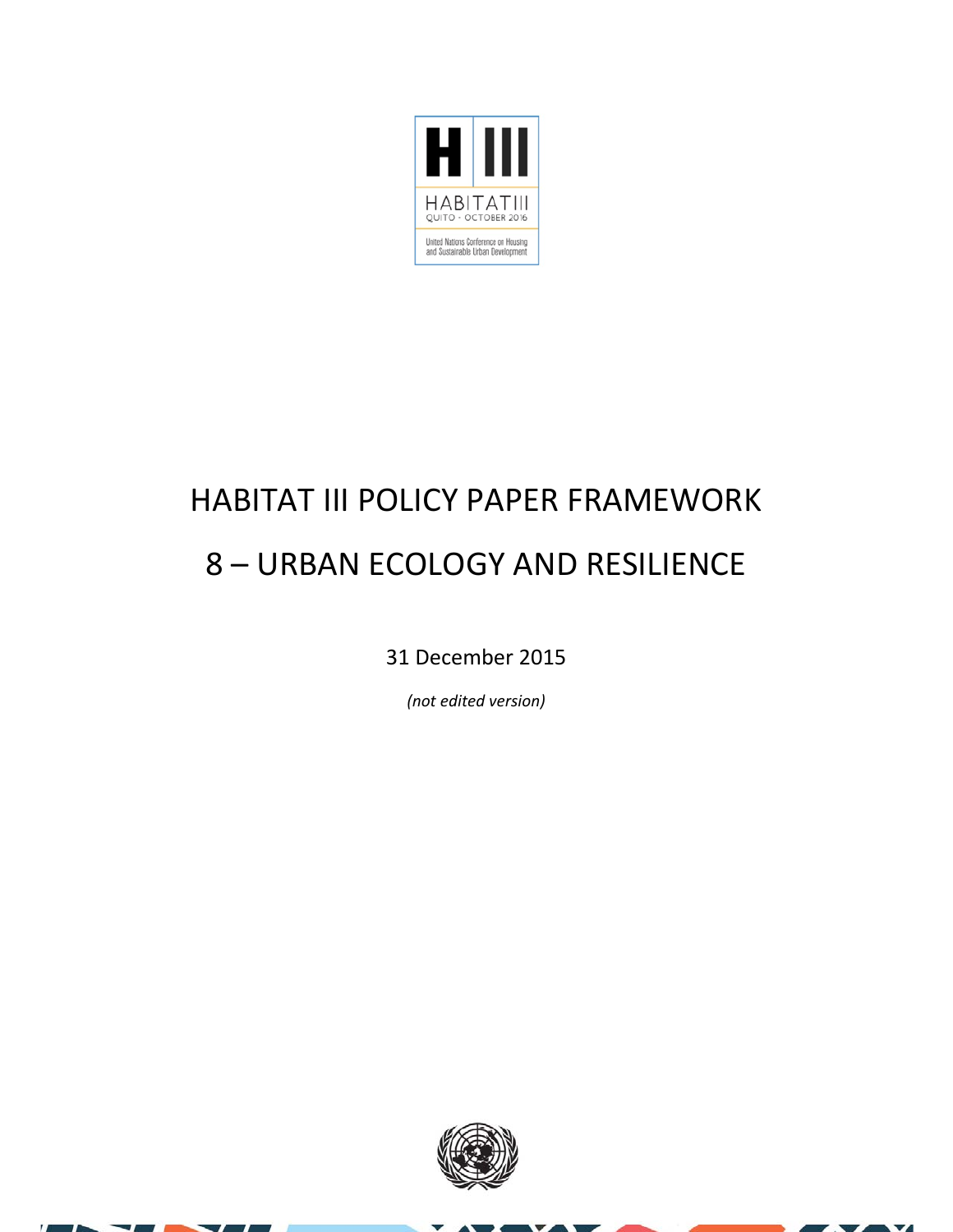

*This Habitat III Policy Paper Framework has been prepared by the Habitat III Policy Unit 8 members and submitted by 31 December 2015. It has followed the Habitat III Policy Paper Framework template provided by the Habitat III Secretariat to all Habitat III Policy Units<sup>1</sup> .* 

*Habitat III Policy Units are co‐led by two international organizations and composed by a maximum of 20 experts each, bringing together individual experts from a variety of fields, including academia, government, civil society and other regional and international bodies.* 

*The composition of the Policy Unit 8 can be consulted at www.habitat3.org* 

<sup>1.</sup> Note by the Secretariat: In specific cases slightly changes to the Habitat III Policy Paper Framework template have been accepted such as addition of executive summaries, introductions, bibliography, etc. However all frameworks have been adapted to the three basic expected accomplishments: challenges, priorities and implementation. The Habitat III Policy Paper Framework template can be consulted at: www.habitat3.org



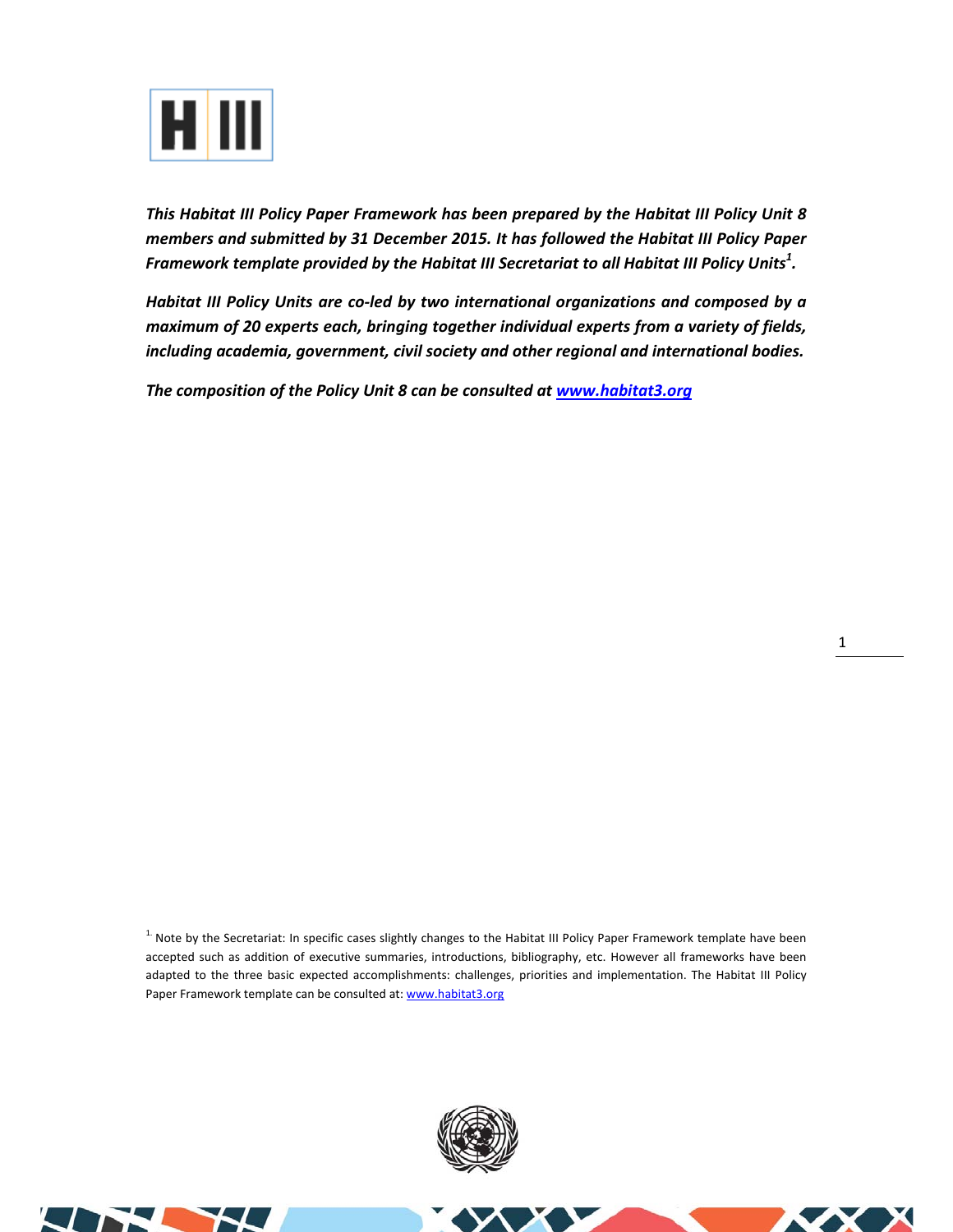

### **Introduction**

By the middle of this century, an estimated 70% of the global population of 9 billion will live in urban areas. Many of these urban settlements are already in fragile ecosystems and disaster‐prone areas, putting an unprecedented number of people at risk.

The ecological health of urban areas is a crucial component of ensuring that these habitats thrive as supportive and productive systems. Many pressures currently exist, from population growth to environmental change, and others will arise in the coming decades. Climate change alone will place new social, fiscal and political pressures on urban systems, with a ten‐fold increase in flood‐related losses to \$52 billion by 2050, and forty percent of urban residents affected by water stress.

Seventy percent of the urban infrastructure that will exist in 2050 has not yet been built, so there is a significant opportunity to create new urban landscapes, both in new and existing cities that take into account urban ecology and resilience principles.



 $\boldsymbol{\alpha}$ 

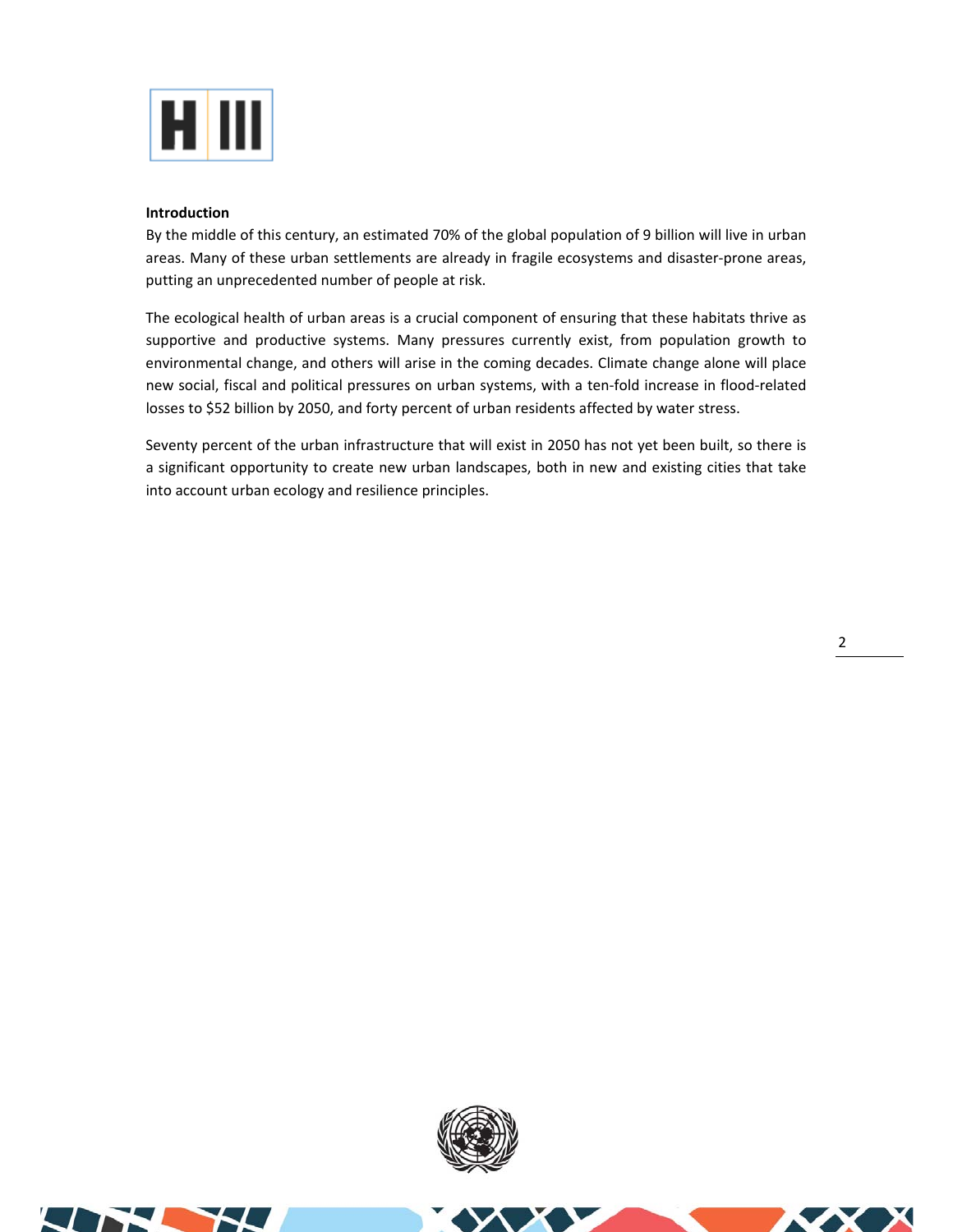

#### **Key concepts**

#### **Urban ecology**

Urban ecology is the systems‐based understanding of biotic and physical elements that occur in urban areas. It recognizes the interaction between natural systems and social and cultural systems, and many others. Urban ecology places particular importance on natural ecosystems and the primacy of natural systems in contributing to livelihoods, wellbeing and resilience.

### **Resilience**

Resilience is both a complex and dynamic system-based concept, used in different ways in a variety of disciplines, and a simple concept, referring to the ability of a system to return to a previous state following a shock. More usually in relation to urban systems, it refers to the potential for individuals, communities, and ecosystems to recover from a range of shocks and stresses. At the urban scale, various frameworks have been proposed, but what most of them have in common is an acceptance that resilience requires both 'hard' protective infrastructure and 'soft' systems such as knowledge and institutions. The concept of resilience when applied effectively can provide a useful base for more substantial changes in the underlying social, political and economic drivers of risk and vulnerability.

Factors that influence resilience of people include the functions, organizational structures, physical entities, and spatial scales of the places they inhabit. A resilient system can continually survive, adapt and grow in the face of disturbances in an integrated and holistic manner for the well‐being of the individuals and collectives. Those disturbances may be discrete and temporary, such as a natural disaster, or endure over a longer period, such as a shift in climate.

Resilience and urban ecology have overlapping characteristics. They both are founded on systems (ie the interrelationships) of the city, its people and its landscape, and both are fundamental to well‐ being and transformative change at an urban scale. This policy unit thus sees urban ecology and resilience operating in tandem in cities, and will not analyse as two distinct 'issues'.



3

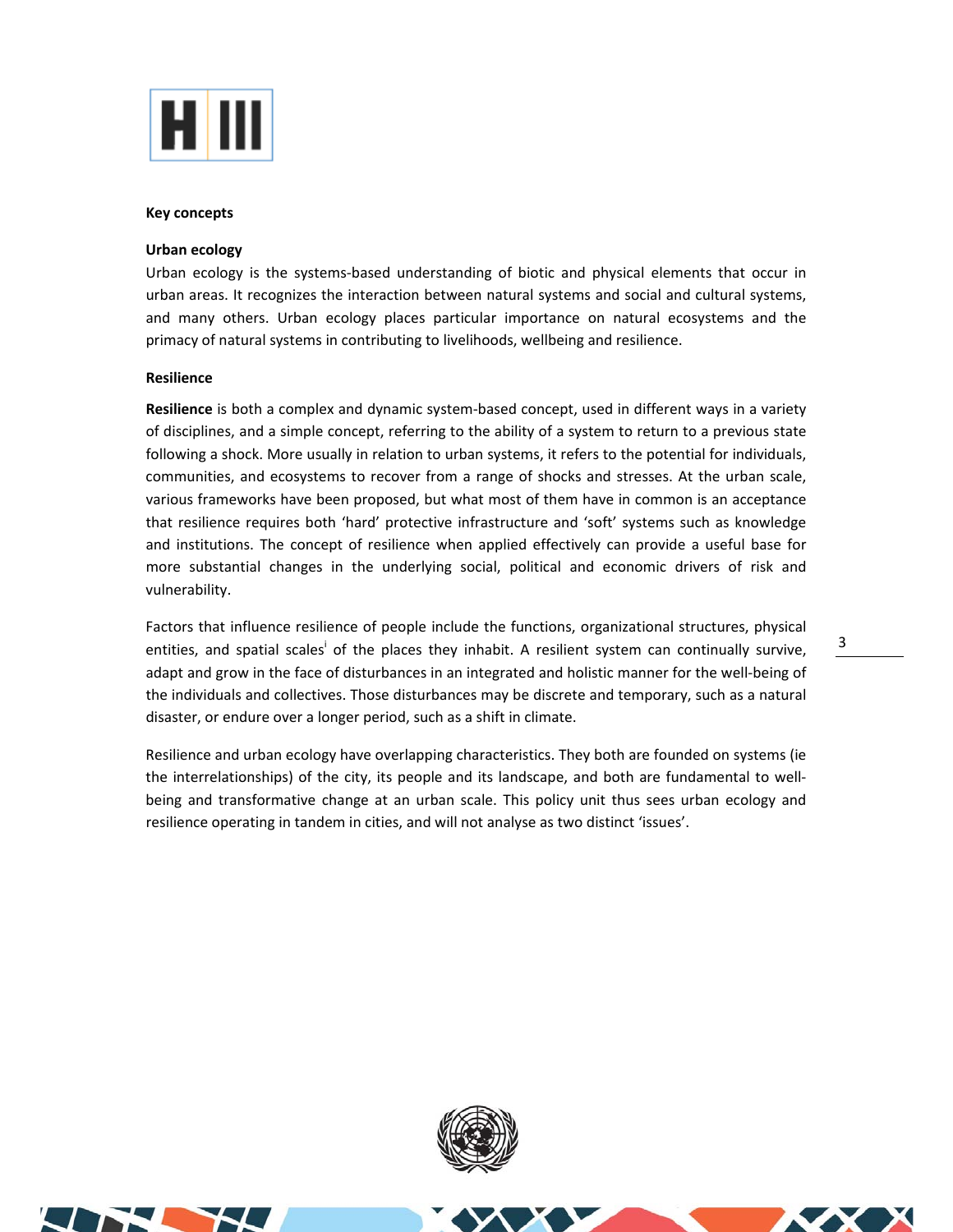

| 1. Challenges: Identify challenges, including structural and policy constraints |                                                                                                                                                                                                                                                                                                                                                                                                                                                                                                                                                                                                                                                                                                                                                                                                                                                                                                                                                                                                                                                                                                                                                                                                                                                                                                                                                             |  |
|---------------------------------------------------------------------------------|-------------------------------------------------------------------------------------------------------------------------------------------------------------------------------------------------------------------------------------------------------------------------------------------------------------------------------------------------------------------------------------------------------------------------------------------------------------------------------------------------------------------------------------------------------------------------------------------------------------------------------------------------------------------------------------------------------------------------------------------------------------------------------------------------------------------------------------------------------------------------------------------------------------------------------------------------------------------------------------------------------------------------------------------------------------------------------------------------------------------------------------------------------------------------------------------------------------------------------------------------------------------------------------------------------------------------------------------------------------|--|
| Vision                                                                          | There needs to be a global paradigm shift in the way we build cities:                                                                                                                                                                                                                                                                                                                                                                                                                                                                                                                                                                                                                                                                                                                                                                                                                                                                                                                                                                                                                                                                                                                                                                                                                                                                                       |  |
|                                                                                 | The future city will be designed for improved urban ecology and resilience with multiple benefits that simultaneously address<br>j.<br>long-term economic development, social equity and environmental quality.<br>The future city will be resilient on a number of scales: neighbourhood, district, city, region.<br>ii.<br>iii.<br>The city will maximize the advantages of its natural environment.<br>The city will reflect local culture and emerging demographics, and its residents will be educated and aware of the need for<br>iv.<br>resilience.<br>The city will have green infrastructure, accessibility and mobility, good urban form, greater collaboration between stakeholders<br>v.<br>and empowerment of marginalized communities<br>The city will harness the available potential of renewable energy to meet growing demands in an environmentally-sustainable,<br>vi.<br>cost-effective and secure manner.<br>The city will be developed through processes of preparedness and adaptive mitigation privileging design methodologies and<br>vii.<br>capable of responding to shocks and stresses.<br>Legal and institutional development, governance and policy coordination will accompany technological innovation towards<br>viii.<br>enhanced resilience, increased community participation and reduction of environmental impact. |  |
| a. Review of the<br>Habitat III issues<br>papers                                | a.1 Main recommendations from the issue papers:                                                                                                                                                                                                                                                                                                                                                                                                                                                                                                                                                                                                                                                                                                                                                                                                                                                                                                                                                                                                                                                                                                                                                                                                                                                                                                             |  |
|                                                                                 | A review of the eight Millennium Development Goals (MDG) and the seventeen Sustainable Development Goals (SDG) reveals<br>i.<br>an obvious paradigm shift. The SDGs <sup>1</sup> reflect the increasing level of awareness and concern about the effect of development                                                                                                                                                                                                                                                                                                                                                                                                                                                                                                                                                                                                                                                                                                                                                                                                                                                                                                                                                                                                                                                                                      |  |

<sup>1</sup>http://www.un.org/ga/search/view\_doc.asp?symbol=A/RES/70/1&Lang=E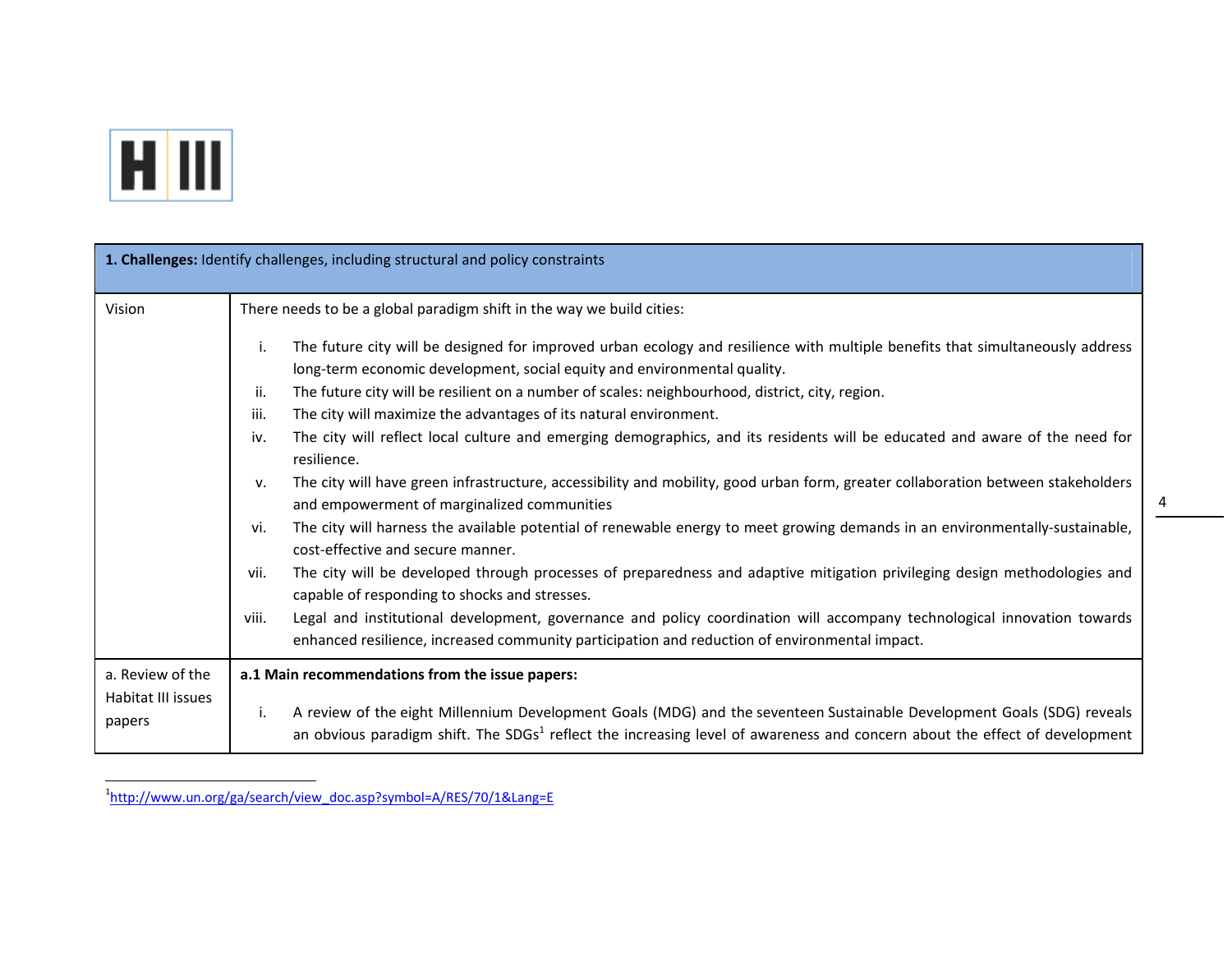|  | efforts and natural phenomena such as climate change on the global environment. The SDGs explicitly address cities in Goal 11:<br>'Make cities and human settlements inclusive, safe, resilient and sustainable,' and include related and inter-linked goals on<br>sustainable consumption and production, poverty reduction, water management, and resilient infrastructure.<br>The three Habitat 3 Issue Papers most closely related to Policy Unit 8 are papers 15, 16, and 17. <sup>2</sup> The papers identify the<br>ii.<br>challenges to be met to achieve the SDGs and look carefully at the issues and opportunities of urbanization, including the<br>effects of climate change on ecology and resilience.<br>Issue Paper 15 on Urban Resilience highlights the effect of ecosystem degradation and the loss of ecosystem services on urban<br>iii.<br>resilience, and the importance of enabling city systems to withstand and recover quickly from multiple and varied shocks and<br>stresses.                   |
|--|------------------------------------------------------------------------------------------------------------------------------------------------------------------------------------------------------------------------------------------------------------------------------------------------------------------------------------------------------------------------------------------------------------------------------------------------------------------------------------------------------------------------------------------------------------------------------------------------------------------------------------------------------------------------------------------------------------------------------------------------------------------------------------------------------------------------------------------------------------------------------------------------------------------------------------------------------------------------------------------------------------------------------|
|  | Issue Paper 16 notes that the rapid and extensive changes over the past 50 years threaten the ecosystems that support human<br>iv.<br>well-being. It proposes that urbanization planning needs to shift toward a more ecosystem-oriented approach.<br>Issue Paper 17, Cities and Climate Change and Disaster Risk Management, notes that awareness and knowledge of the<br>v.<br>vulnerabilities of urban populations to the impacts of climate change and disaster risk needs to increase, and translation of<br>knowledge into practice is needed. Population growth, the need for adaptation, and development deficits caused by human and<br>financial resource shortages all contribute to the urgency for better risk management.<br>The strong linkage to other Issue Papers on topics such as governance (6), urban and spatial planning (8), public space (11),<br>vi.<br>infrastructure (18) and smart cities (21) among others underscores the pivotal role of ecology and resilience in the New Urban<br>Agenda. |

×

<sup>2</sup>http://www.habitat3.org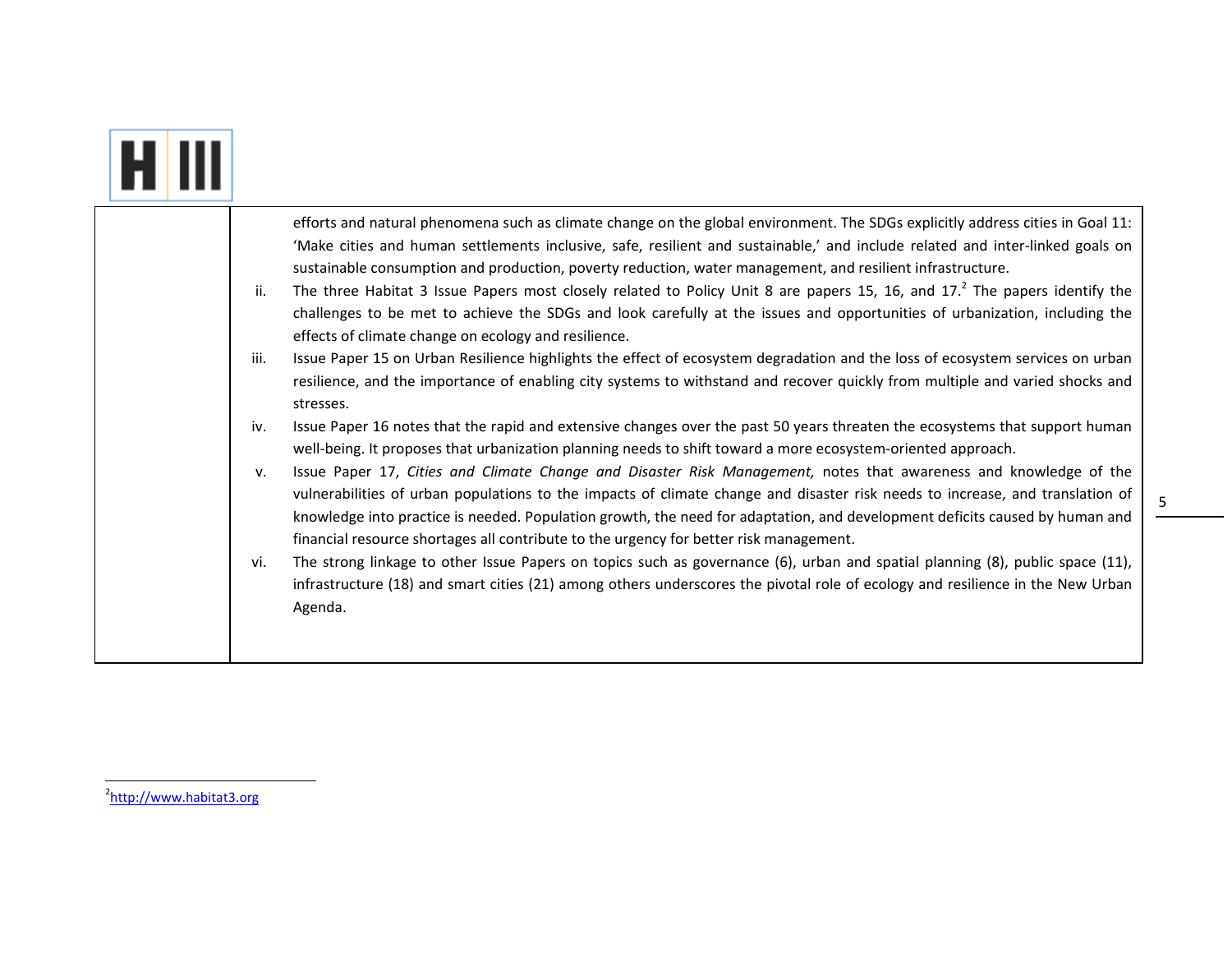|                 | b.1 Key challenges highlighted by the existing research                                                                                                                                                                                                                                                                                                                       |
|-----------------|-------------------------------------------------------------------------------------------------------------------------------------------------------------------------------------------------------------------------------------------------------------------------------------------------------------------------------------------------------------------------------|
|                 | Implementing a paradigm shift in the way cities are built above will require addressing diverse challenges ranging from governance to<br>planning to livelihoods and consumption. The following section describes many of these challenges in order to inform our policy<br>priorities, noting that each city will face a unique cultural, natural and socioeconomic context: |
|                 | 1.b.1 Governance<br>Lack of coherence, coordination, collaboration and overlap between different authorities and sectors (e.g. health, environment,<br>i.<br>energy, transport and housing)                                                                                                                                                                                   |
|                 | Limited decentralization and lack of empowerment of local authorities and local communities. Scale of decision-making and<br>ii.<br>scale for action often not aligned,                                                                                                                                                                                                       |
| b. Review /     | Limited roles for diverse local actors within cities (women, grassroots, other marginalized groups)<br>iii.                                                                                                                                                                                                                                                                   |
| analysis of key | Too many vested interests that provide resistance to transformation and new approaches<br>iv.                                                                                                                                                                                                                                                                                 |
| publications /  | Limited attention to environmental management on political agendas and short-term perspective on use of natural resources<br>v.                                                                                                                                                                                                                                               |
| documents       | Inadequate legal and institutional framework; poor and weak inter-agency coordination and collaboration<br>vi.                                                                                                                                                                                                                                                                |
|                 | Overlapping and conflicting administrative structures<br>vii.                                                                                                                                                                                                                                                                                                                 |
|                 | Lack of financial discipline<br>viii.                                                                                                                                                                                                                                                                                                                                         |
|                 | Jurisdiction challenges where ecological and administrative boundaries conflict<br>ix.                                                                                                                                                                                                                                                                                        |
|                 | 1.b.2 Policy                                                                                                                                                                                                                                                                                                                                                                  |
|                 | Policies overly or insufficiently 'top-down' - need balance between institutional policies and grassroots participation<br>i.                                                                                                                                                                                                                                                 |
|                 | Lack of integration of policy issues such as environmental management, urban health, ecosystems services and disaster<br>ii.                                                                                                                                                                                                                                                  |
|                 | reduction into other policy areas, weak link between resilience and green growth                                                                                                                                                                                                                                                                                              |
|                 | Policies limited in scope, non-inclusive, and non-participatory (e.g. with women and other marginalized groups)<br>iii.                                                                                                                                                                                                                                                       |
|                 | Policies fragmented, conflicting, weak and/or lack coordination and enforcement<br>iv.                                                                                                                                                                                                                                                                                        |
|                 | Lack of policy on urban health and poor management of extreme health events<br>v.                                                                                                                                                                                                                                                                                             |
|                 | Limited compliance with and enforcement of policies<br>vi.                                                                                                                                                                                                                                                                                                                    |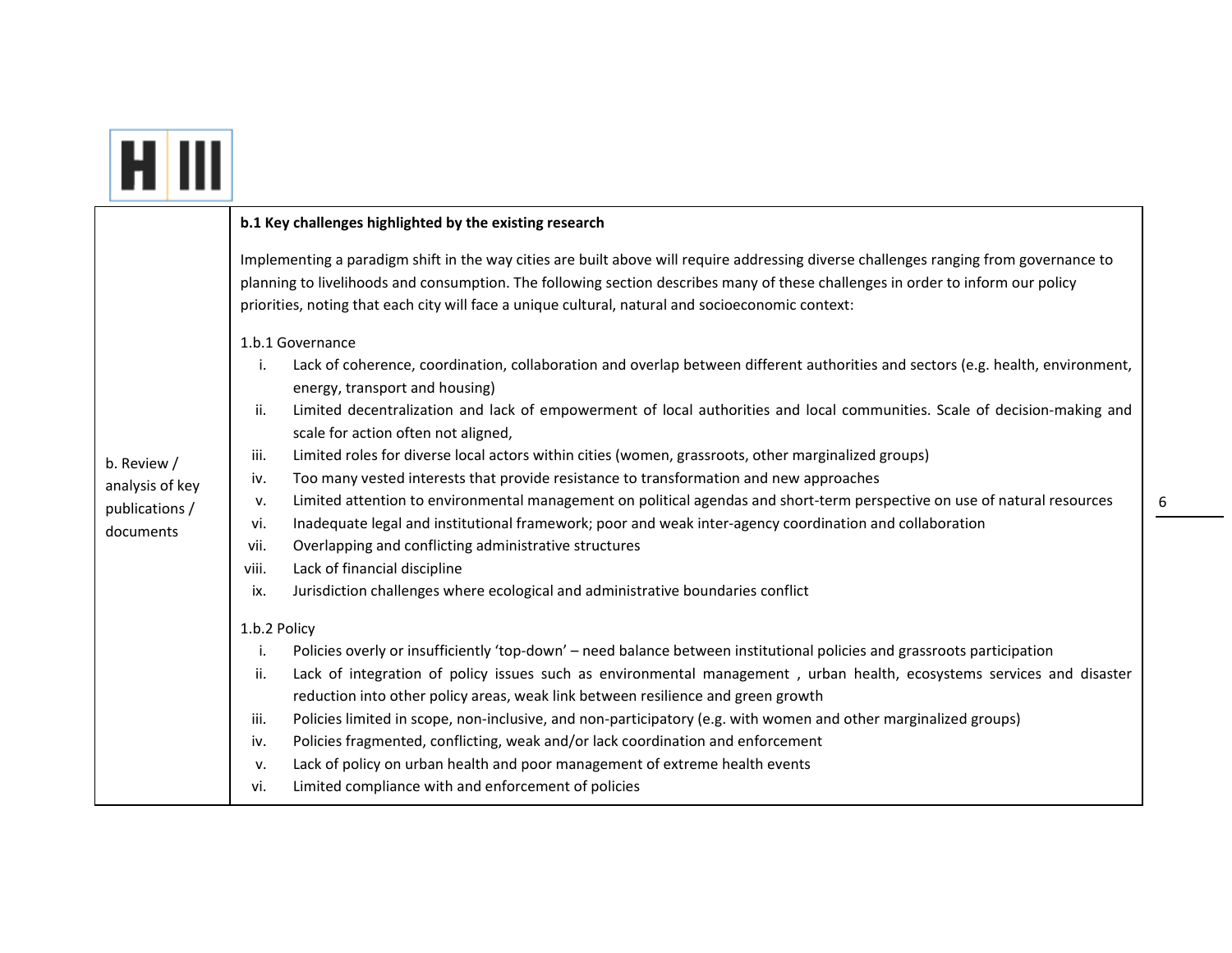|  | Limited awareness and education of the public and policymakers<br>vii.                                                                                                        |  |
|--|-------------------------------------------------------------------------------------------------------------------------------------------------------------------------------|--|
|  | Lack of inclusion of ecosystem services in urban policies and management<br>viii.                                                                                             |  |
|  | 1.b.3 Capacity                                                                                                                                                                |  |
|  | i.<br>Lack of financial resources to dedicate to urban ecology and resilience because they are seen as non-essential                                                          |  |
|  | ii.<br>Lack of contextually specific tools (both place-specific and culture-specific)                                                                                         |  |
|  | Silos between disciplines: little collaboration; little coordination<br>iii.                                                                                                  |  |
|  | Limited knowledge of urban ecology and resilience by public and those involved in urban management<br>iv.                                                                     |  |
|  | Lack of information available to local communities<br>v.                                                                                                                      |  |
|  | 1.b.4 Planning                                                                                                                                                                |  |
|  | i.<br>Tenure and property rights regimes that limit coherent planning or create perverse incentives                                                                           |  |
|  | Land conversion and land degradation patterns that reduce resilience and threaten local food security<br>ii.                                                                  |  |
|  | iii.<br>Need for systemic planning which simultaneously integrates housing, transport, energy and green systems                                                               |  |
|  | Need to recognize interdependence of urban and rural areas in terms of ecological and resilience effects including migration,<br>iv.<br>food security, water management, etc. |  |
|  | Lack of enforcement of land use zoning and management of illegal settlement and encroachment<br>v.                                                                            |  |
|  | Urban planning culture and practices are slow to change and adapt<br>vi.                                                                                                      |  |
|  | vii.<br>Unsustainable land use practices such as development of greenfields instead of brownfields                                                                            |  |
|  | 1.b.5 Infrastructure                                                                                                                                                          |  |
|  | Inadequate infrastructure to deliver accessible, reliable, cost-effective, and resource-efficient services<br>i.                                                              |  |
|  | Lack of adaptable infrastructure that can respond to effect of changes, such as changing climate<br>ii.                                                                       |  |
|  | iii.<br>Limited funding for ambitious investments in more resilient infrastructure                                                                                            |  |
|  | Lack of understanding of the long-term cost-benefit analysis of infrastructure<br>iv.                                                                                         |  |
|  | 1.b.6 Environment                                                                                                                                                             |  |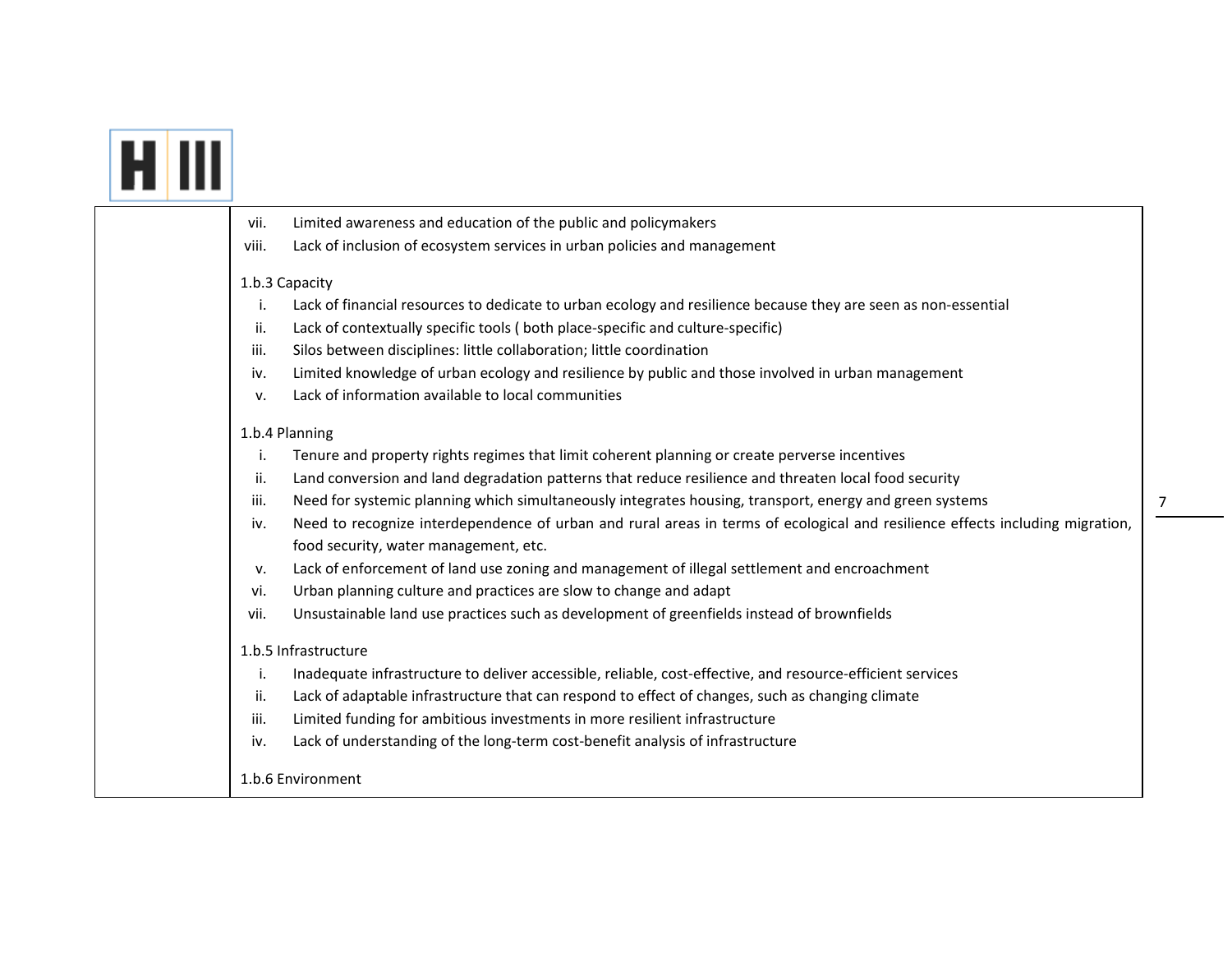|--|--|

|                                     | Increased shocks and stresses requiring adaptation<br>i.                                                                                                                                                                                                                                                                                               |
|-------------------------------------|--------------------------------------------------------------------------------------------------------------------------------------------------------------------------------------------------------------------------------------------------------------------------------------------------------------------------------------------------------|
|                                     | Mitigation of climate change may carry significant costs<br>i.                                                                                                                                                                                                                                                                                         |
|                                     | Pollution of rivers and streams with impacts on green space<br>ii.                                                                                                                                                                                                                                                                                     |
|                                     | Lack of efficient waste management systems<br>iii.                                                                                                                                                                                                                                                                                                     |
|                                     | Environmental inequality and injustice<br>iv.                                                                                                                                                                                                                                                                                                          |
|                                     | Spread of unplanned habitation that adversely affects resources<br>V.                                                                                                                                                                                                                                                                                  |
|                                     | Negative aspects of urban environment on ecosystem and human health such as pollution, congestion, radiation, glare, damage<br>vi.                                                                                                                                                                                                                     |
|                                     | from unsafe structures, loss of ecosystem services                                                                                                                                                                                                                                                                                                     |
|                                     | Low quality and accessibility of green space<br>vii.                                                                                                                                                                                                                                                                                                   |
|                                     | 1.b.7 Culture, Livelihoods and Consumption                                                                                                                                                                                                                                                                                                             |
|                                     | Unsustainable lifestyles and consumption patterns<br>j.                                                                                                                                                                                                                                                                                                |
|                                     | ii.<br>Inequality and lack of equitable accessibility                                                                                                                                                                                                                                                                                                  |
|                                     | iii.<br>Low levels of public awareness on resilience and the link between ecosystem services and urban residents                                                                                                                                                                                                                                       |
|                                     | Resistance to change<br>iv.                                                                                                                                                                                                                                                                                                                            |
|                                     | Unemployment<br>v.                                                                                                                                                                                                                                                                                                                                     |
|                                     | vi.<br>Poverty                                                                                                                                                                                                                                                                                                                                         |
|                                     | Discrimination based on race, gender, ethnicity, etc.<br>vii.                                                                                                                                                                                                                                                                                          |
|                                     | Cultural/ethnic constraints<br>viii.                                                                                                                                                                                                                                                                                                                   |
| c. Identify                         | c.1 List of examples/projects                                                                                                                                                                                                                                                                                                                          |
| examples,<br>projects,<br>practices | Fundamentally there is diversity between cities in terms of environmental landscapes, land uses, land tenure, use and management of<br>green structures, and contribution to environmental degradation and/or enhancement, economy, and governance. Here we will<br>include case studies from a number of different city types with unique challenges. |
|                                     |                                                                                                                                                                                                                                                                                                                                                        |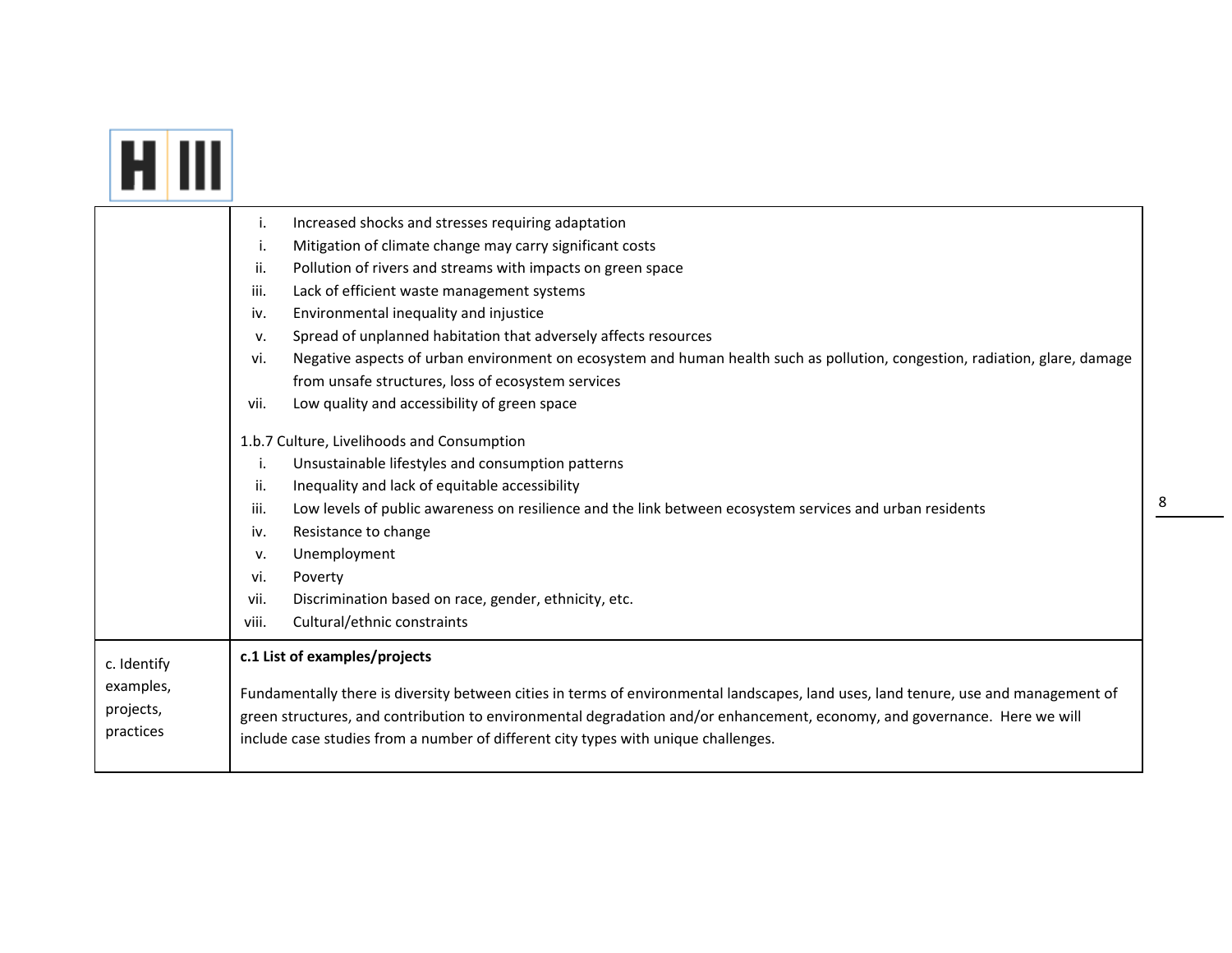| d. Identify<br>research and<br>data                                                                      | d. 1. SGD goals and targets<br>A review of the eight Millennium Development Goals (MDG) and the seventeen Sustainable Development Goals (SDG) reveals an<br>obvious paradigm shift. The SDGs reflect the increasing level of awareness and concern about the effect of development efforts and<br>natural phenomena such as climate change on the global environment.<br>The SDGs explicitly address cities in Goal 11: 'Make cities and human settlements inclusive, safe, resilient and sustainable,' and include<br>related and inter-linked goals on sustainable consumption and production, poverty reduction, water management, and resilient<br>infrastructure.                                                                                                  |  |
|----------------------------------------------------------------------------------------------------------|-------------------------------------------------------------------------------------------------------------------------------------------------------------------------------------------------------------------------------------------------------------------------------------------------------------------------------------------------------------------------------------------------------------------------------------------------------------------------------------------------------------------------------------------------------------------------------------------------------------------------------------------------------------------------------------------------------------------------------------------------------------------------|--|
|                                                                                                          | d.2 List of other indicators to be taken into account<br>Resolving the challenges outlined above should ideally be informed by appropriate data, preferably disaggregated in meaningful ways<br>such as by gender, place, and culture. Where comprehensive data is lacking, it is essential that policymakers are able to move forward<br>with the best information currently available and learn to function with a level of uncertainty, as changes in the global environment<br>dictate that adaptive mitigation efforts be made without full certainty of the outcomes. Meanwhile, efforts should be made to gather<br>data through innovative and participatory means that will inform policymakers of trends and impacts and allow for feedback and<br>iteration. |  |
| 2. Priorities: Identify the policy priorities & critical issues for implementation of a new urban agenda |                                                                                                                                                                                                                                                                                                                                                                                                                                                                                                                                                                                                                                                                                                                                                                         |  |
| a. Establish<br>criteria for<br>identifying policy<br>priorities                                         | a.1 List of criteria (see Annex 1)<br>Impact<br>Equity<br>Feasibility<br>Diversity                                                                                                                                                                                                                                                                                                                                                                                                                                                                                                                                                                                                                                                                                      |  |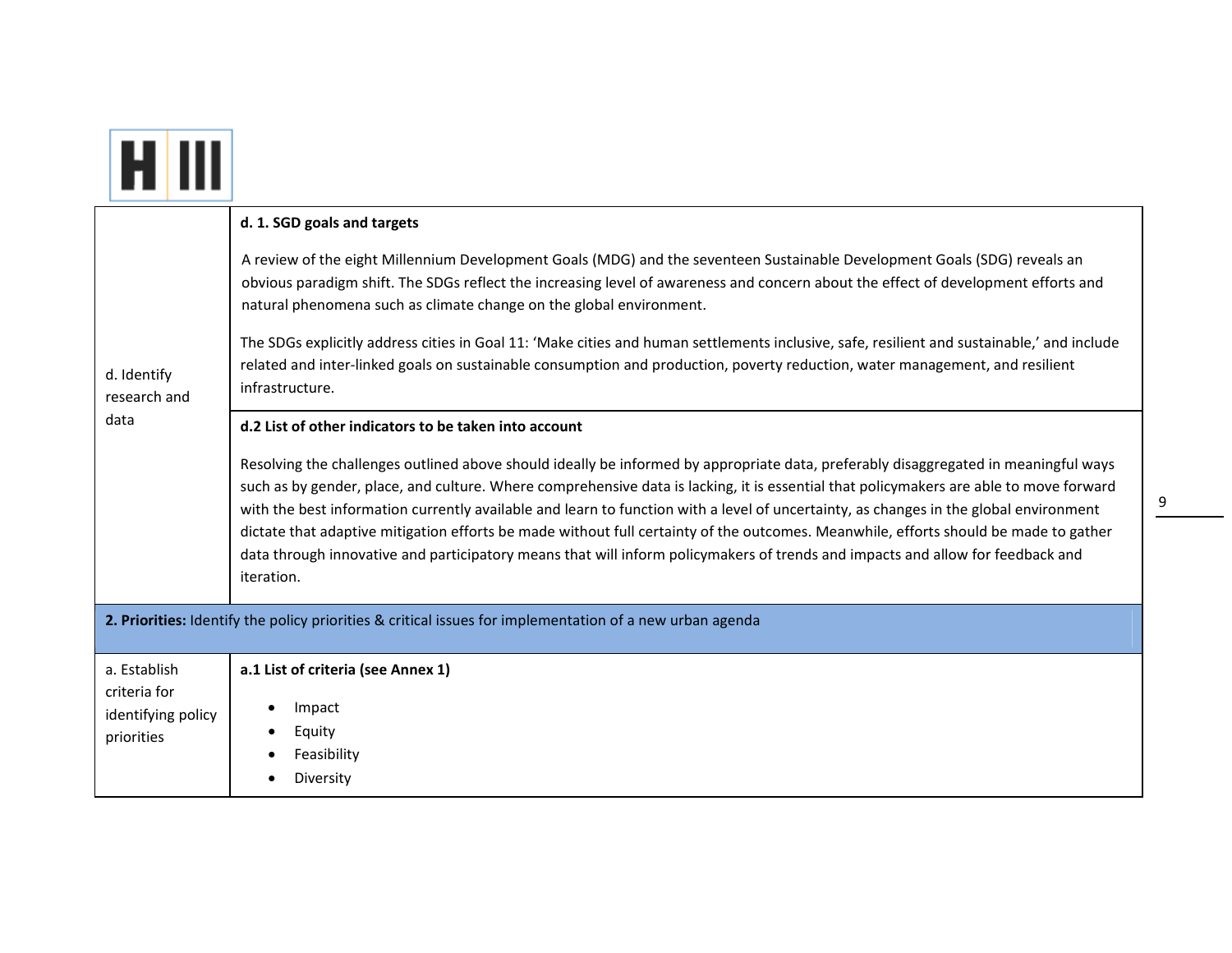|                                                                        | Co-benefits                                                                                                                                                                                                                                                                                                                                                                                                                                                                                                                                                                                                                                                                                                                                                                                     |
|------------------------------------------------------------------------|-------------------------------------------------------------------------------------------------------------------------------------------------------------------------------------------------------------------------------------------------------------------------------------------------------------------------------------------------------------------------------------------------------------------------------------------------------------------------------------------------------------------------------------------------------------------------------------------------------------------------------------------------------------------------------------------------------------------------------------------------------------------------------------------------|
|                                                                        | Transformability<br>Replicability                                                                                                                                                                                                                                                                                                                                                                                                                                                                                                                                                                                                                                                                                                                                                               |
| b. Define key<br>transformations<br>to achieve by<br>policy priorities | b. 1 List of key transformations<br>2.b.1 Governance<br>The national governance context should enable strengthened urban policies through improved stakeholder coordination and<br>i.<br>empowerment of local authorities and communities with appropriate resources and incentives and decision-making power.<br>There should be greater overlaps in governance layers with fewer hierarchies.<br>Environmental, climate, and disaster risk management should be integrated, with broad participation by stakeholders enabling<br>ii.<br>transformative change to occur at the individual, corporate, neighbourhood, community and local government levels.<br>Greater authority and finance for managing and enforcing land use, property rights and environmental services should be<br>iii. |
|                                                                        | devolved to the level of the municipality or metropolitan area.<br>Problems should be considered through multiple lenses and knowledge gaps identified and addressed.<br>iv.                                                                                                                                                                                                                                                                                                                                                                                                                                                                                                                                                                                                                    |
|                                                                        | 2.b.2 Policy                                                                                                                                                                                                                                                                                                                                                                                                                                                                                                                                                                                                                                                                                                                                                                                    |
|                                                                        | Policies for resilience of cities should be refined specifically to the place; they should relate closely to sustainable development<br>i.<br>and appropriate use of resources; incorporate integration of environmental, climate, disaster risk management, economic, and<br>social objectives; consider the wider system and connectivity to rural areas; and be supported by a comprehensive and tailored<br>"how to" menu of recommendations.                                                                                                                                                                                                                                                                                                                                               |
|                                                                        | Governments and policymakers should be more explicit about climate change adaptation, with a sense of urgency and<br>ii.<br>dedicated time and resources to restore what has already been damaged.<br>Urban form should take shape in collaboration with residents and other stakeholders to make it resilient and locally relevant.<br>iii.<br>Citizens should be more involved in policy formulation and implementation. Both governments and multilaterals should listen<br>to and consider the voices of communities, especially women, grassroots and marginalized groups who may. Those who do not                                                                                                                                                                                        |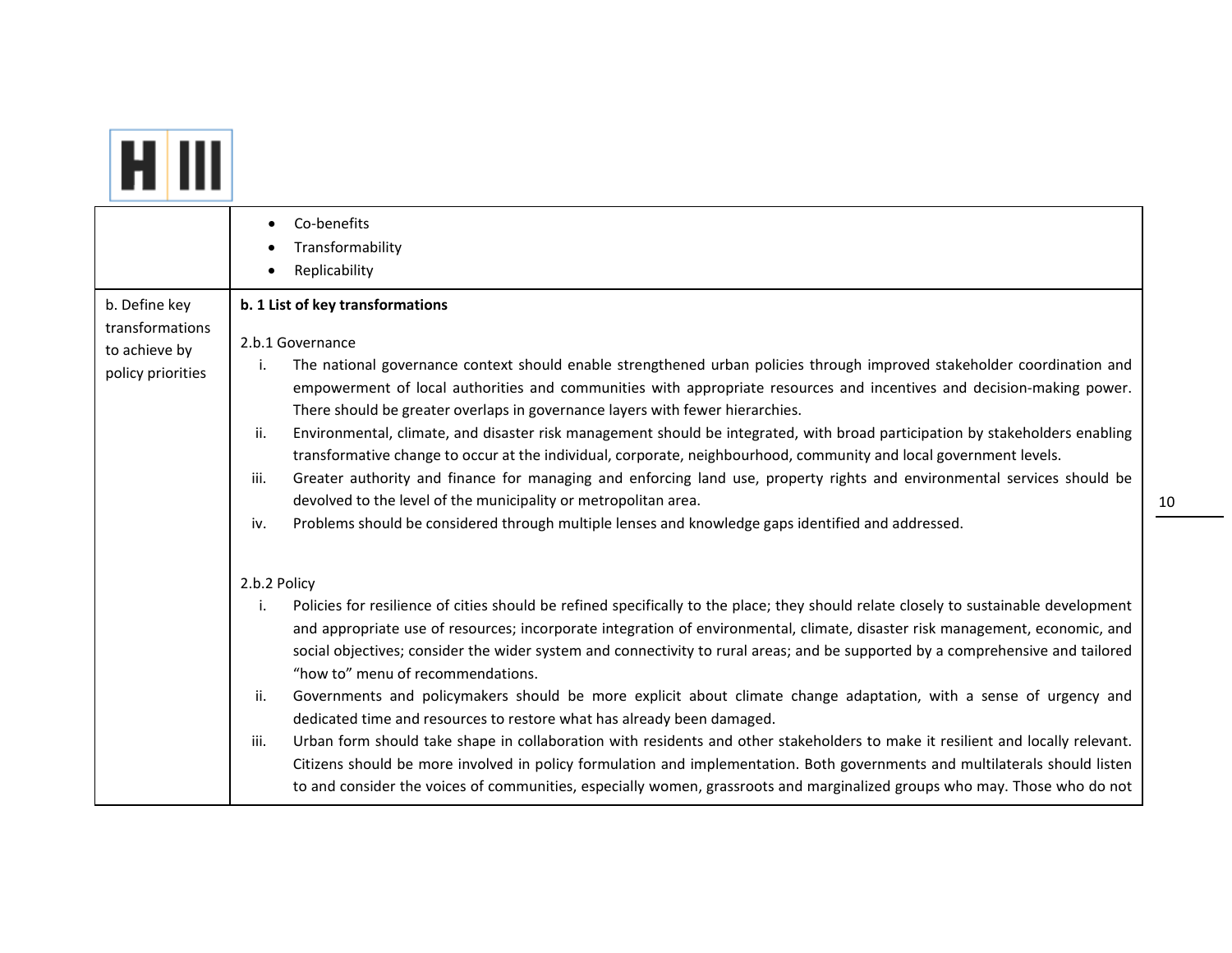|                                                                                                 | have a theoretical knowledge but have practical experience of daily challenges need to be heard.                                 |
|-------------------------------------------------------------------------------------------------|----------------------------------------------------------------------------------------------------------------------------------|
| iv.<br>mitigation).                                                                             | Policy needs to emphasize preparedness and mitigation of risks in addition to responding to shocks and stresses (adaptive        |
| v.<br>safety, and that are low-carbon and climate resilient.                                    | Update and enforce relevant policies as context changes, such as appropriate building codes that reflect both affordability and  |
| Policy needs to create market-based mechanisms to price in environmental 'externalities'<br>vi. |                                                                                                                                  |
| Policy needs to be planned at regional and cross-border scales.<br>vii.                         |                                                                                                                                  |
| viii.                                                                                           | Incorporate principles of resilience into policymaking: diversity, redundancy, modularity, feedback sensitivity, capacity for    |
| adaptation, environmental responsiveness and integration.3                                      |                                                                                                                                  |
| Include spatial designers at earlier stages in the policy process.<br>ix.                       |                                                                                                                                  |
|                                                                                                 |                                                                                                                                  |
| 2.b.3 Capacity                                                                                  |                                                                                                                                  |
| i.<br>reduction of resilience to shocks and stresses                                            | Build capacity, knowledge and instruments for individuals, communities and organizations to manage urban ecosystems for          |
| ii.                                                                                             | Provide investment in infrastructure and environment based on an understanding of which communities are most at risk.            |
| iii.<br>education.                                                                              | Increase education about urban ecology and resilience at all age levels, from primary school through universities and continuing |
| iv.                                                                                             | Encourage the use of Information and Communication Technology tools to enhance and enable resilience.                            |
| Promote research and data-gathering on urban ecosystems and resilience.<br>v.                   |                                                                                                                                  |
| vi.<br>investment.                                                                              | Increase the financial management and revenue-raising capacity of local authorities to create the resources needed for           |
| Develop community funds to support investments in resilience.<br>vii.                           |                                                                                                                                  |
| viii.                                                                                           | Invest in the capacity of marginalised groups (e.g. women, indigenous people) to influence the formulation, implementation       |

<sup>3</sup>From resilientcity.org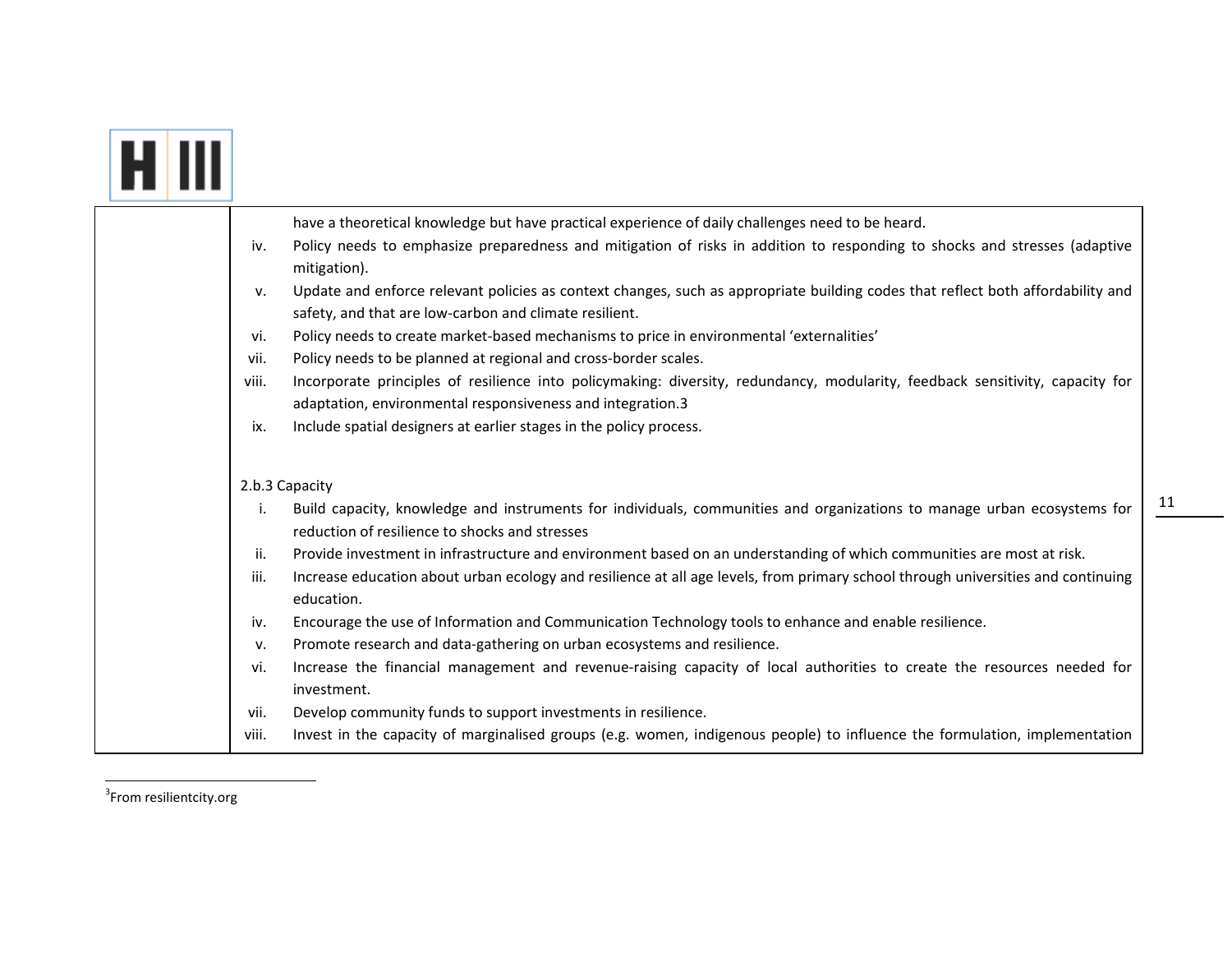| and monitoring of resilience policies and measures for adaptation, mitigation of shocks, and recovery.                                                                                                                          |
|---------------------------------------------------------------------------------------------------------------------------------------------------------------------------------------------------------------------------------|
| Create mechanisms for assessing indicators and feedback.<br>ix.                                                                                                                                                                 |
| Integrate diverse disciplinary approaches for improved understanding and ideas.<br>х.                                                                                                                                           |
| 2.b.4 Planning                                                                                                                                                                                                                  |
| Urban planning models should be more efficient, adaptable, creative and inclusive in order to better respond to urban shocks<br>i.<br>and stresses.                                                                             |
| Assess the cost-effectiveness of hybridised natural ecologies before using other means to solve urban problems<br>ii.                                                                                                           |
| Good urban form should consider accessibility and zones based on walking, cycling, public transport, and transport of goods and<br>iii.<br>services in resource and energy-efficient ways.                                      |
| Increase low-carbon urban planning. Make use of renewable energies appropriate to the specific context. Promote use of<br>iv.<br>energy-efficient and safe buildings through planning.                                          |
| Set targets for achieving and maintaining a specific amount and geographic distribution of open space and public space.<br>v.<br>Ensure that planning decisions are adaptable.<br>vi.                                           |
| Recognise the potential benefits of both self-sufficiency and connectivity in planning decisions<br>vii.                                                                                                                        |
| Ensure that policies address degrading urban environments under multiple and mixed property rights systems.<br>viii.                                                                                                            |
| Address urban-rural linkages and explicitly consider these relationships in building and reinforcing resilience.<br>ix.                                                                                                         |
| Encourage tenure systems that do not exclude the poor and women from owning and controlling land, including farmland.<br>х.                                                                                                     |
| Planning should be considered integratively and collaboratively in the urban system.<br>xi.                                                                                                                                     |
| 2.b.5 Infrastructure                                                                                                                                                                                                            |
| Investments should be made in sustainable and efficient infrastructure that can meet growing demands for services such as<br>i.<br>energy, water, and food, while ensuring environmental sustainability and climate resilience. |
| Create enabling conditions for the development of renewable energy infrastructure and energy efficiency measures through<br>ii.<br>dedicated policies and regulations, and innovative models of ownership and financing.        |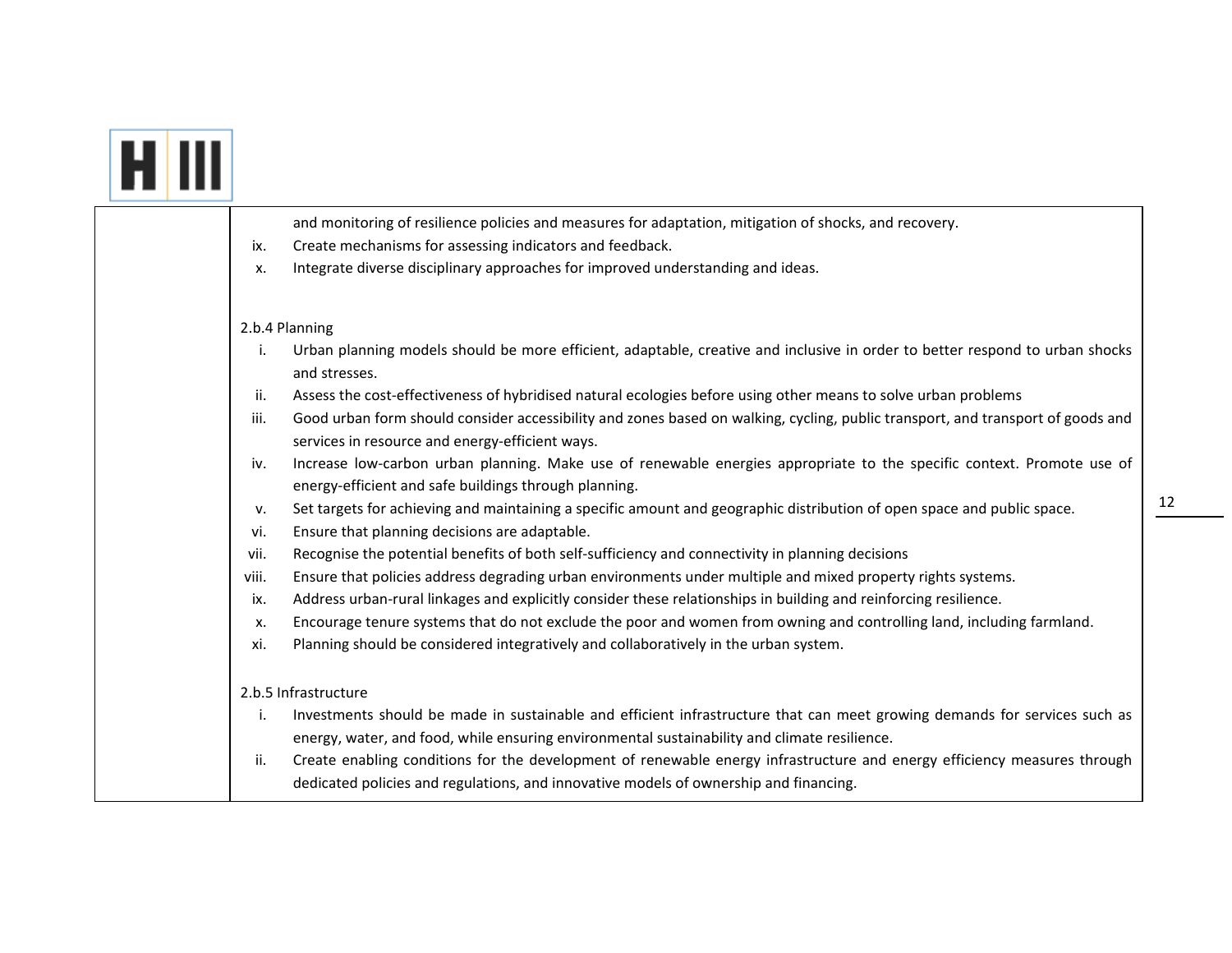|                                                                                                       | Formulate clear targets (e.g. on energy, mobility, density) to set the direction for current and future action.<br>iii.<br>Allow for variability in infrastructure to accommodate local ecosystems.<br>iv.                                                                                                                                                                                                                                                                                                                                                                                                  |
|-------------------------------------------------------------------------------------------------------|-------------------------------------------------------------------------------------------------------------------------------------------------------------------------------------------------------------------------------------------------------------------------------------------------------------------------------------------------------------------------------------------------------------------------------------------------------------------------------------------------------------------------------------------------------------------------------------------------------------|
|                                                                                                       | 2.b.7 Environment<br>Work towards integrated hybrid ecosystems in cities through both new design and retrofitting of existing structures.<br>j.<br>ii.<br>Design open space that integrates daily amenities and provides co-benefits for resilience.<br>Realize the potential of cities to function as vehicles of transformation towards green growth.<br>iii.<br>Maximize diversity in physical environment.<br>iv.<br>Utilize locally relevant tools for valuing ecosystems services to inform planning.<br>v.<br>Provide opportunities for slow adaptation that allows feedback into the system.<br>vi. |
|                                                                                                       | 2.b.8 Culture, Livelihoods and Consumption<br>Support social resilience to enhance the ability of individuals, households, communities and organizations to respond to shocks<br>i.<br>and stresses.<br>ii.<br>Ensure that human health and well-being are incorporated into assessment and planning processes.<br>Empower women and marginalized communities to actively participate in the formation of urban structure and function.<br>iii.<br>Catalyze behaviour changes that enable a healthier urban ecology and enhanced resilience.<br>iv.                                                         |
| c. Identify<br>common<br>external factors<br>favourable to the<br>success of the<br>policy priorities | c. List of external factors<br>These priorities need to be coordinated with the priorities of other policy papers in order to provide a coherent view of overall<br>prioritization of resources. Priorities need to acknowledge that every city and every community is different, and every part of every city<br>is different. Cities need to develop their own specific strategies for resilience, but most importantly tie these strategies into existing<br>priorities for change in governance, planning, and cultural practice.                                                                       |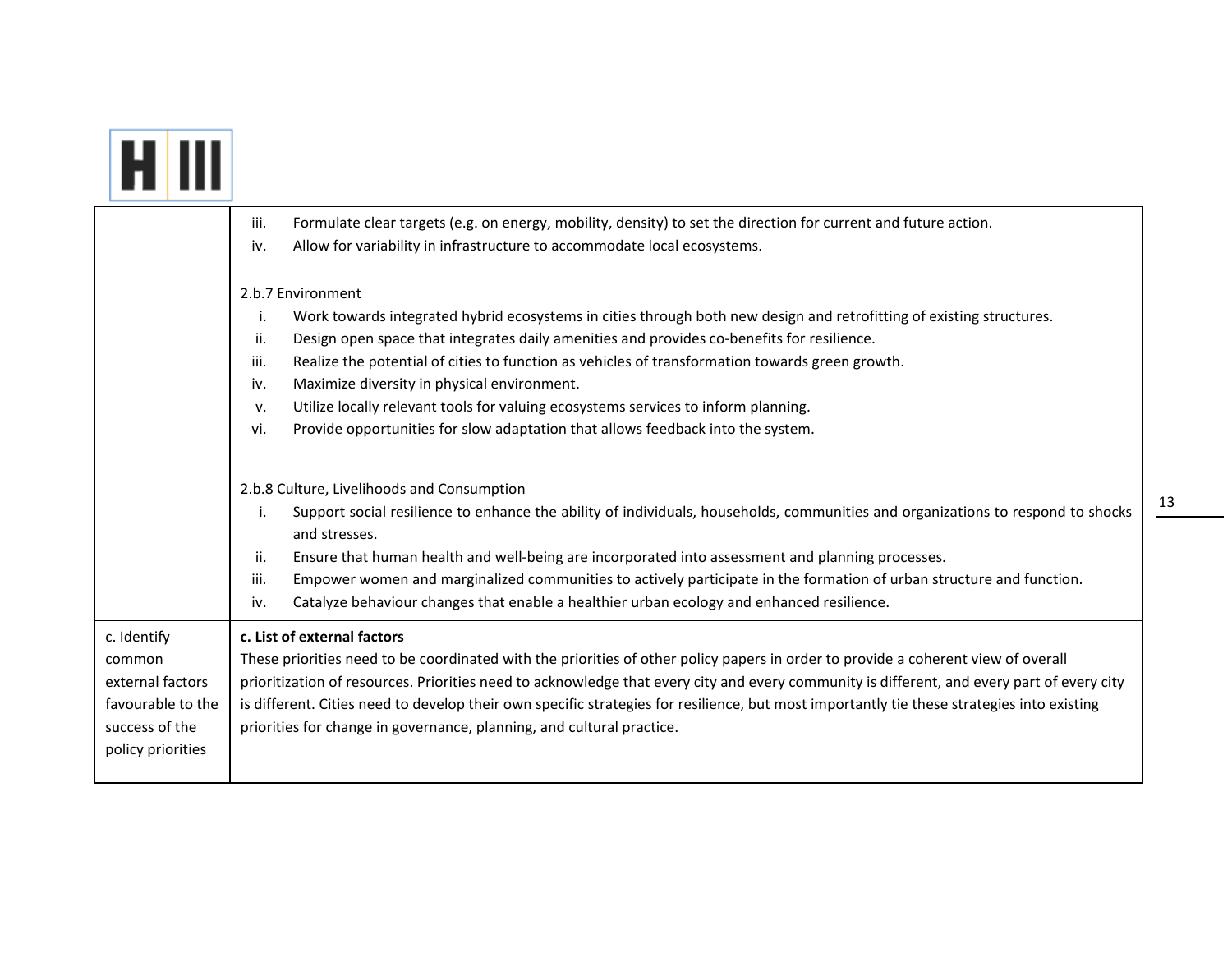

| 3. Implementation: Develop action-oriented recommendations       |                                                                                                                                                                                                                                                                                                                                                                                                                                                                                                                                                                                                                                                                                                                                                                                                        |  |
|------------------------------------------------------------------|--------------------------------------------------------------------------------------------------------------------------------------------------------------------------------------------------------------------------------------------------------------------------------------------------------------------------------------------------------------------------------------------------------------------------------------------------------------------------------------------------------------------------------------------------------------------------------------------------------------------------------------------------------------------------------------------------------------------------------------------------------------------------------------------------------|--|
|                                                                  | a.1 Key recommendation for action                                                                                                                                                                                                                                                                                                                                                                                                                                                                                                                                                                                                                                                                                                                                                                      |  |
| a. Identify key<br>actions at all<br>levels of<br>implementation | a.1 Create an enabling framework<br>Design a systematic and ongoing public participation process<br>Consider national high-level expert panel to support the framework                                                                                                                                                                                                                                                                                                                                                                                                                                                                                                                                                                                                                                 |  |
|                                                                  | Many of the necessary activities that need to be implemented to enhance urban ecology and resilience depend on the<br>i.<br>existence or creation of an appropriate enabling framework. This type of enabling setting can only evolve over time, and in<br>association with broader processes that incorporate higher levels of public participation and increase both the responsibility<br>and accountability of local or municipal governments. At the same time, these need to be supported by national policies and<br>international frameworks that facilitate local and municipal actors to take these actions.                                                                                                                                                                                 |  |
|                                                                  | An extensive body of evidence points to the centrality of broad stakeholder and public participation $-$ in particular<br>ii.<br>engagement of both women and men, and of different age groups including the young and the elderly $-$ as a key factor<br>influencing the extent to which environmental issues of various types are prioritised in urban development. The Towards a<br>Green Economy report concluded:<br>a. Only a coalition of actors and effective multilevel governance can ensure the success of green cities. The most<br>important fundamental enabling condition is a coalition of actors from the national and local state, civil society, the<br>private sector and universities who are committed to advancing the green economy and its urban prerequisites." <sup>4</sup> |  |
|                                                                  | iii.<br>In many cases, there are tensions between the capacities and responsibilities of local and municipal governments. Municipal                                                                                                                                                                                                                                                                                                                                                                                                                                                                                                                                                                                                                                                                    |  |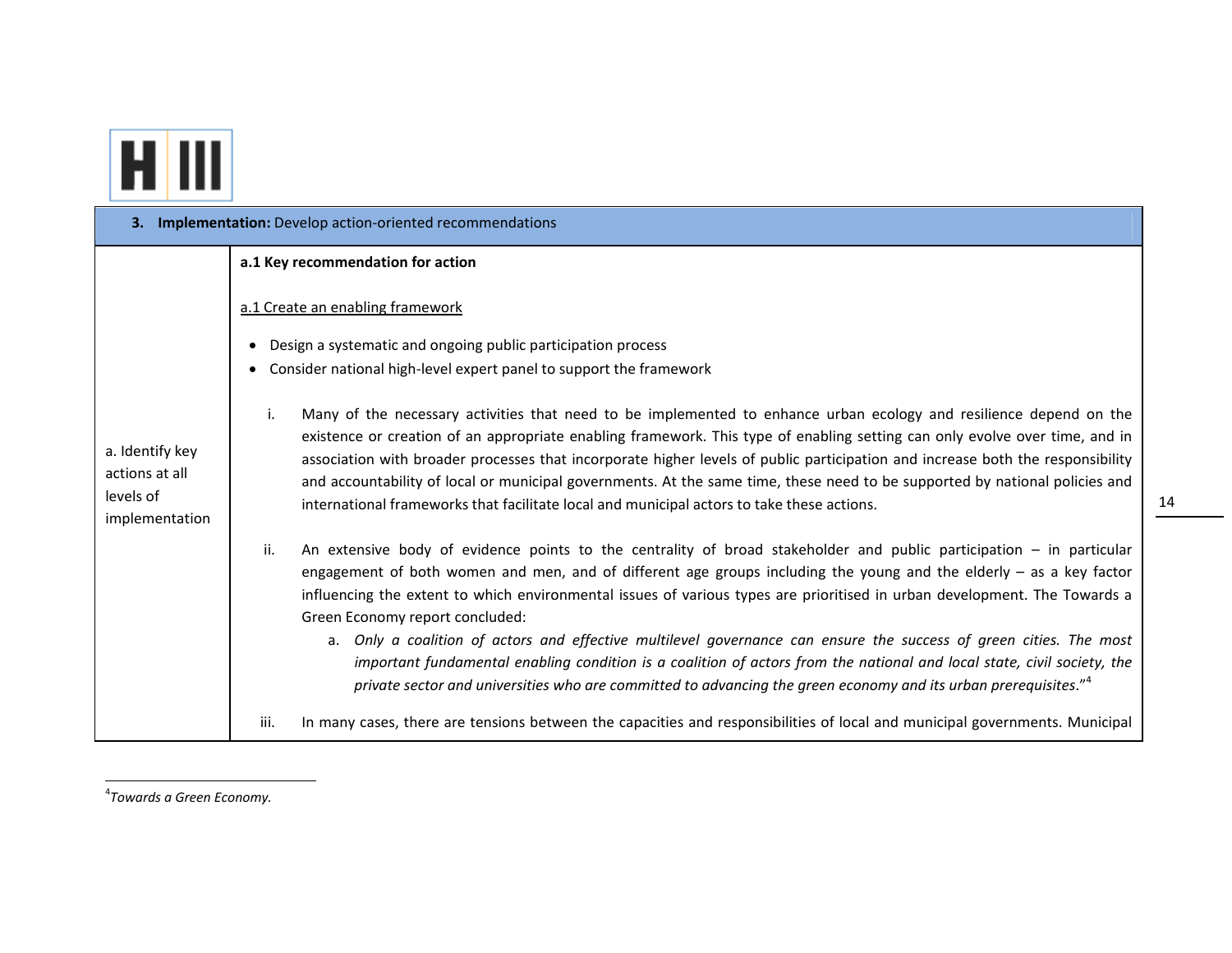| authorities may be responsible for managing the urban environment, but frequently have little influence in determining the<br>overall legal or policy framework. <sup>5</sup> Where municipal authorities are given greater responsibilities - for example in being able to<br>issue Green Bonds or similar financial instruments - this can greatly enhance their capacity to act effectively.                                                                                                                                                                                                                                                                                                                                                                                                                                                                                                                                                                                                                                                                            |  |
|----------------------------------------------------------------------------------------------------------------------------------------------------------------------------------------------------------------------------------------------------------------------------------------------------------------------------------------------------------------------------------------------------------------------------------------------------------------------------------------------------------------------------------------------------------------------------------------------------------------------------------------------------------------------------------------------------------------------------------------------------------------------------------------------------------------------------------------------------------------------------------------------------------------------------------------------------------------------------------------------------------------------------------------------------------------------------|--|
| At the same time, mechanisms that encourage active civil society and private sector engagement in decision-making about<br>iv.<br>urban ecological and resilience concerns can help to ensure that interventions achieve their goals. Firstly, effective citizen<br>engagement in project identification and prioritisation is likely to ensure that actions are based on a shared vision and meet<br>the needs of all urban residents. Secondly, the inclusion of civil society and the private sector in the implementation of<br>activities means that there is likely to be greater 'ownership' of these interventions, and that they will be maintained and<br>protected more effectively, in part because the capacity of various actors will be strengthened to take proactive measures.<br>And finally, if urban residents perceive that interventions are contributing to their wellbeing they may be more likely to be<br>directly involved in the implementation and maintenance of ecological and resilience projects, potentially generating cost<br>savings. |  |
| Examples of this type of mechanism include national forums bringing together different cities and researchers like Finland's<br>v.<br>Hinku process, <sup>6</sup> national sustainable development commissions, <sup>7</sup> and expert panels which connect the latest research and<br>innovation to policymaking. <sup>8</sup>                                                                                                                                                                                                                                                                                                                                                                                                                                                                                                                                                                                                                                                                                                                                           |  |
| a.2 Planning and designing interventions                                                                                                                                                                                                                                                                                                                                                                                                                                                                                                                                                                                                                                                                                                                                                                                                                                                                                                                                                                                                                                   |  |
| Use multi-stakeholder approach and public participation process to shape interventions<br>$\bullet$<br>Develop appropriate policy instruments                                                                                                                                                                                                                                                                                                                                                                                                                                                                                                                                                                                                                                                                                                                                                                                                                                                                                                                              |  |

<sup>5</sup>*Integrating the environment in urban planning and management.*

<sup>6</sup>http://www.hinku‐foorumi.fi/en‐US

<sup>&</sup>lt;sup>7</sup>For example, http://www.ym.fi/en-us/The\_environment/Sustainable\_development

<sup>&</sup>lt;sup>8</sup>For example, Finland's panel on climate change http://www.ilmastopaneeli.fi/fi/in-english/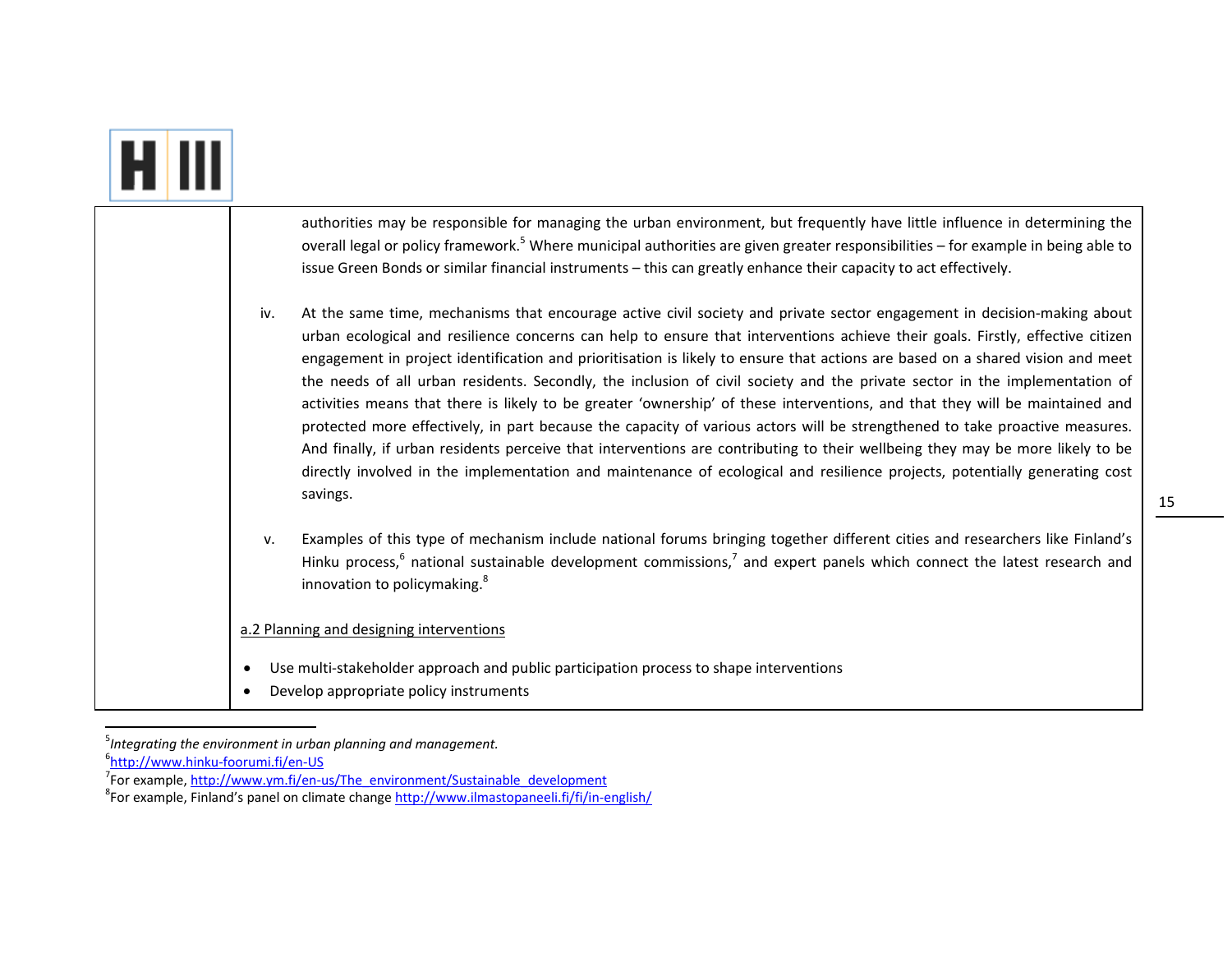|  | Set targets, criteria, and monitoring indicators<br>$\bullet$<br>Include ex ante evaluations for the interventions to identify expected and unexpected, direct and indirect impacts<br>$\bullet$<br>Consider nature-based solutions and circular economy to ensure green growth and sustainable development<br>$\bullet$<br>Ensure interventions contribute to all dimensions of sustainable development, including social wellbeing, livelihoods, and ecological<br>boundaries<br>Targets can set the direction of current and future local action. Local governments can set targets through integration into municipal<br>operations, into city strategies and plans, or through sector-specific targets. For example, Malmö in Sweden set targets for climate<br>neutrality and 100% renewable energy that are integrated and mainstreamed across the city's plans. <sup>9</sup><br>Regulation can also be used to require a certain action without narrowly prescribing how the action shall be implemented. In this<br>manner, regulation can stimulate innovation. Sao Paulo created a Solar Ordinance that all new residential, commercial and industrial<br>buildings must install solar water heating systems to cover at least 40% of the energy used for heating water. The regulation stimulated<br>market demand for this technology and caused a reduction in the production costs, and is being replicated in other Brazilian cities. <sup>10</sup> |
|--|---------------------------------------------------------------------------------------------------------------------------------------------------------------------------------------------------------------------------------------------------------------------------------------------------------------------------------------------------------------------------------------------------------------------------------------------------------------------------------------------------------------------------------------------------------------------------------------------------------------------------------------------------------------------------------------------------------------------------------------------------------------------------------------------------------------------------------------------------------------------------------------------------------------------------------------------------------------------------------------------------------------------------------------------------------------------------------------------------------------------------------------------------------------------------------------------------------------------------------------------------------------------------------------------------------------------------------------------------------------------------------------------------------------------------------------------------------------------|
|  | a.3 Implementing activities<br>Engage relevant planning and management organizations in operationalizing interventions to implementable actions<br>$\bullet$<br>Create long-lasting, cross-sector and public-private working groups to oversee implementation<br>$\bullet$<br>Allocate appropriate capacity to implement<br>$\bullet$<br>Ensure activities contribute to economic, social and ecological sustainability, including climate-smart and climate-resilient solutions<br>$\bullet$<br>Coordinate effectively among different groups and agencies                                                                                                                                                                                                                                                                                                                                                                                                                                                                                                                                                                                                                                                                                                                                                                                                                                                                                                         |

 $^9$  Source: IRENA (2013), Renewable Energy Policy in Cities: Selected Case Studies (Available at:

http://www.irena.org/menu/index.aspx?mnu=Subcat&PriMenuID=36&CatID=141&SubcatID=286<br><sup>10</sup> Ibid.

<sup>16</sup>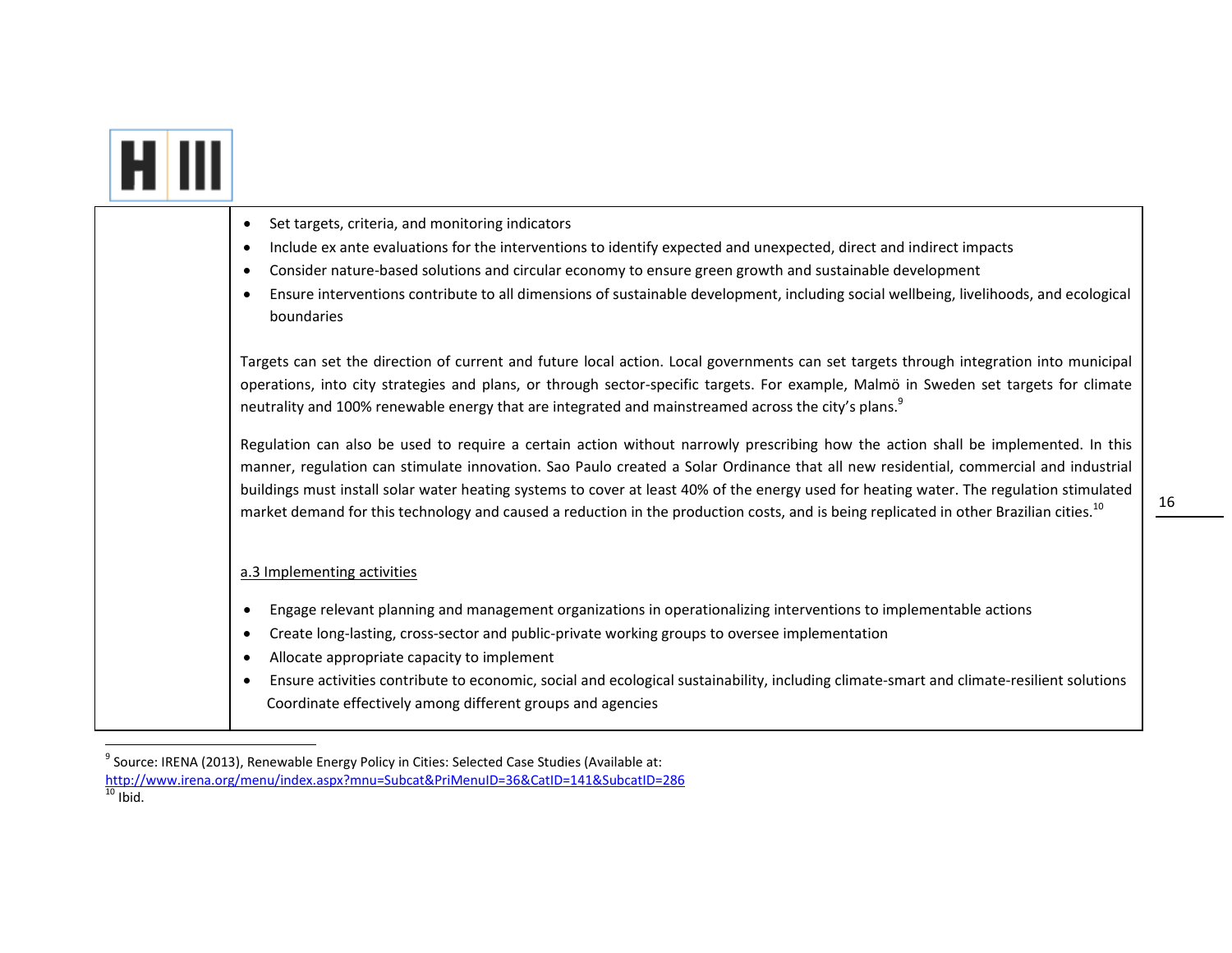|                                                                                                    | Examples of coordination include the climate change coordination offices established in three Vietnam cities through ACCCRN, and the<br>creation of a coordination mechanism to manage water and early flood warnings in Surat, India.                                                                                                                                                                                                                                                                                                                                                                                                                                                                                                                                                                                                         |
|----------------------------------------------------------------------------------------------------|------------------------------------------------------------------------------------------------------------------------------------------------------------------------------------------------------------------------------------------------------------------------------------------------------------------------------------------------------------------------------------------------------------------------------------------------------------------------------------------------------------------------------------------------------------------------------------------------------------------------------------------------------------------------------------------------------------------------------------------------------------------------------------------------------------------------------------------------|
| b. Analyse<br>financial<br>resources<br>required and<br>instruments for<br>their<br>sustainability | b. 1 Financial resources (see Annex 2)<br>Examples of financial instruments to support policies<br>i. Municipal Green Bonds<br>ii. Transferable development rights (TDR)<br>iii. Insurance<br>iv. Contingent credit facilities<br>vi. Carbon credits<br>vi. 'Pay-as-you-save' and 'pay as you go' schemes                                                                                                                                                                                                                                                                                                                                                                                                                                                                                                                                      |
| c. Establish<br>indicators of<br>successful<br>implementation,<br>monitoring and<br>evaluation     | c.1 Indicators of success (see Annex 3)<br>A wide range of indicators can be used to track progress towards more ecologically friendly and resilient cities. These include household<br>indicators for consumption, urban circular economy indicators, sustainable land use planning criteria and indicators, and monitoring of<br>sustainable urban zonation. In addition, specific mechanisms and approaches have been developed to track the usage of particular<br>resources in cities, to measure resilience, and to assess overall progress towards sustainability.<br>Indicator frameworks for urban ecology and resilience:<br>City Resilience Framework - Arup<br>٠<br><b>Global Initiative for Resource Efficient Cities</b><br>Sustainable development of communities - indicators for city services and quality of life (ISO37120) |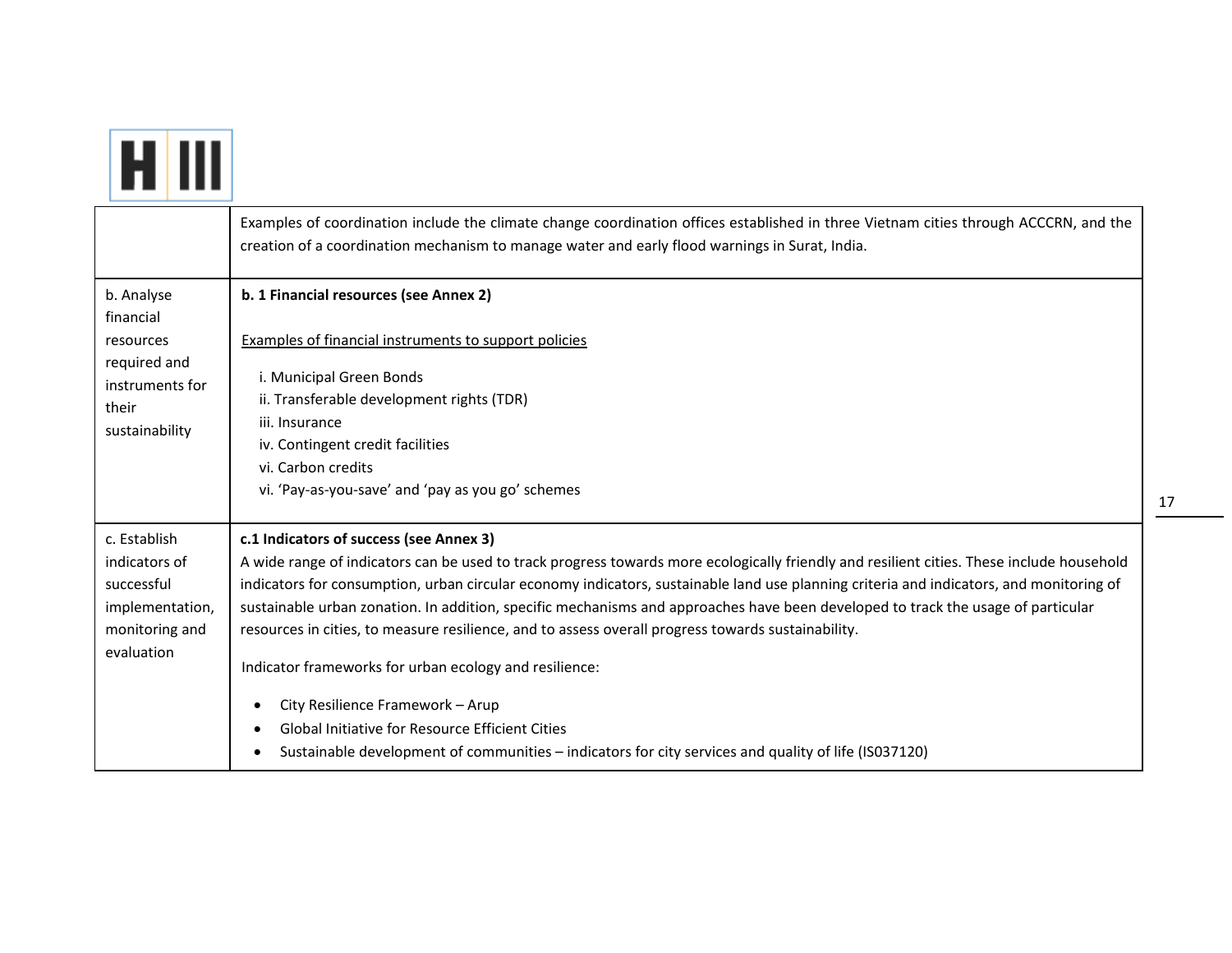

# **Annex 1**

| <b>Criteria for the</b> | <b>Demonstration of criteria</b>               | Significance                      |    |
|-------------------------|------------------------------------------------|-----------------------------------|----|
| establishment of        |                                                |                                   |    |
| priority strategies     |                                                |                                   |    |
| 2.a.1 Impact            | The success of any strategy will be            | Impact is of high significance: a |    |
|                         | determined by its uptake within the            | policy or strategy will only have |    |
|                         | community and the potential for behaviour      | merit when both its benefits and  |    |
|                         | change within any city. To achieve this, all   | impact are recognised.            |    |
|                         | strategies should demonstrate not only         |                                   |    |
|                         | technical merit, but also their potential to   |                                   |    |
|                         | effect change, and should be accompanied by    |                                   |    |
|                         | a communication strategy.                      |                                   |    |
| 2.a.2 Equity            | Strategies should demonstrate that they can    | Equity targets will need global   |    |
|                         | have an effect for all socio-economic groups;  | agreement.                        |    |
|                         | and that vulnerabilities of all are addressed. |                                   |    |
|                         | Policies should recognise a universal 'par'    |                                   |    |
|                         | whereby threats affecting developing nations   |                                   |    |
|                         | can be addressed for significance against      |                                   |    |
|                         | those of developed nations.                    |                                   | 18 |
| 2.a.3 Feasibility       | Strategies should be developed on the basis    | Feasibility will need to be       |    |
|                         | that they are implementable within strict      | worked out with economic          |    |
|                         | timeframes                                     | targets                           |    |
| 2.a.4 Diversity         | Strategies should demonstrate that they        | Diversity targets will vary from  |    |
|                         | accommodate all cultures, and do not           | place to place.                   |    |
|                         | disadvantage any culture.                      |                                   |    |
| 2.a.5 Co-benefits       | Strategies should demonstrate co-benefits:     | Fundamental to successful         |    |
|                         | e.g. they will have positive impacts for       | application of resilience         |    |
|                         | sustainability, social equity, and / or        | principles is recognition of co-  |    |
|                         | environmental health, while addressing         | benefits in strategies            |    |
|                         | vulnerabilities.                               |                                   |    |
| 2.a.6                   | All policies and strategies should             | Important, but may vary from      |    |
| Transformability        | demonstrate the potential for transformation   | place to place.                   |    |
|                         | of communities, not just change for physical   |                                   |    |
|                         | environment                                    |                                   |    |
| 2.a.7 Replicability     | Strategies should be implemented on the        | Importance will vary from place   |    |
|                         | basis that they can be repeated, so lessons    | to place                          |    |
|                         | learnt can be well understood and used for     |                                   |    |
|                         | future initiatives.                            |                                   |    |



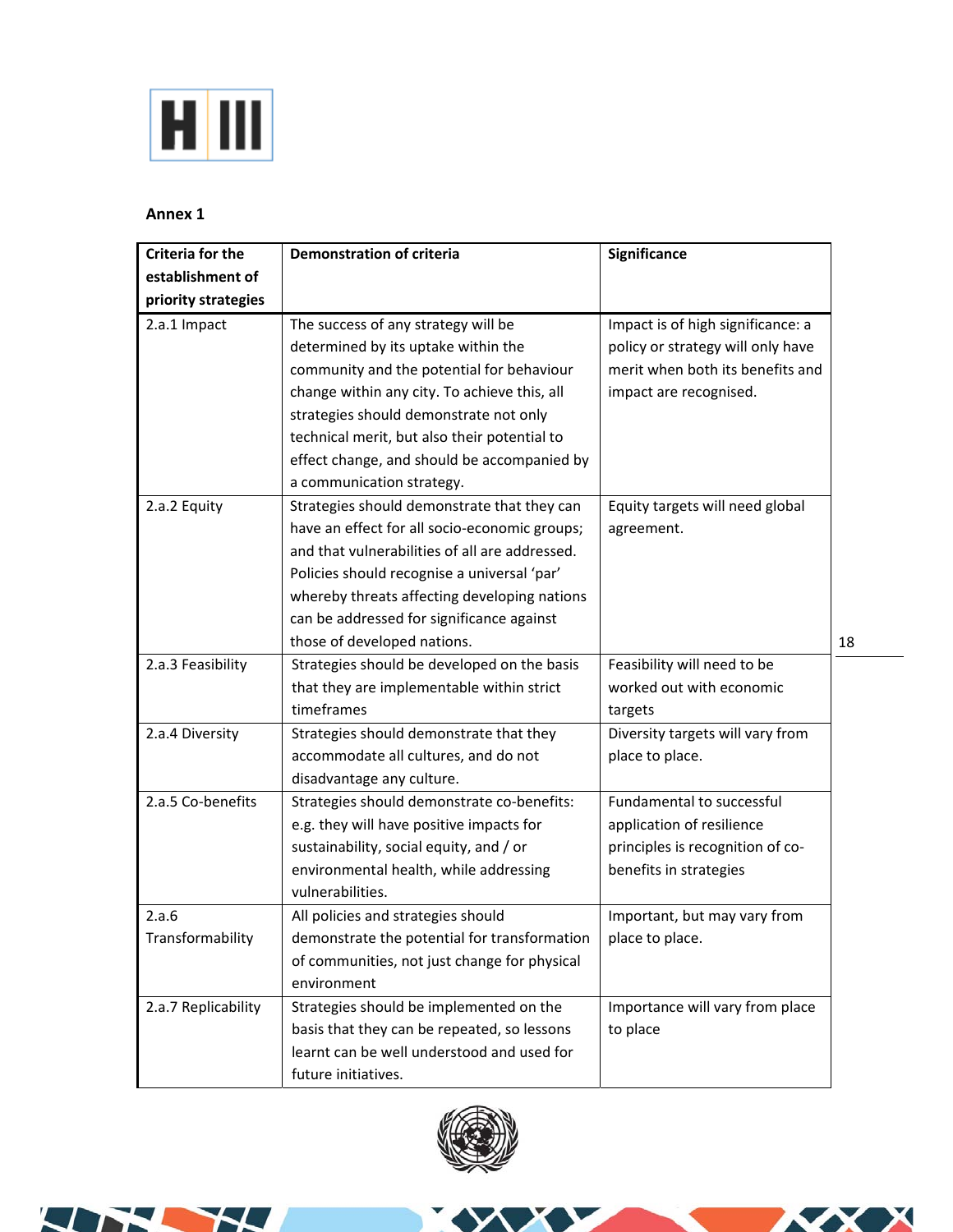

## **Annex 2**

# **Examples of instruments to ensure financial sustainability of intervention**

| Instrument /<br><b>Mechanism</b>                | <b>Definition</b>                                                                                                                                                                                                                                                                                                                                                                                                                                                                                                                                                    | <b>Contribution to ecology</b><br>and/or resilience                                                                                                                                                                                                                                                                                                                                                                   | <b>Examples of cities</b><br>where<br>implemented                           |
|-------------------------------------------------|----------------------------------------------------------------------------------------------------------------------------------------------------------------------------------------------------------------------------------------------------------------------------------------------------------------------------------------------------------------------------------------------------------------------------------------------------------------------------------------------------------------------------------------------------------------------|-----------------------------------------------------------------------------------------------------------------------------------------------------------------------------------------------------------------------------------------------------------------------------------------------------------------------------------------------------------------------------------------------------------------------|-----------------------------------------------------------------------------|
| i. Municipal<br>Green Bonds                     | A municipal bond is a<br>security or debt obligation<br>issued by a local (usually<br>city) government. The<br>investor effectively lends<br>money to the local<br>government, in return for<br>which they are paid a<br>specified amount of interest<br>until the bond's maturity<br>date, when the principal is<br>repaid to the investor. For a<br>'green' municipal bond, the<br>loan must be used to finance<br>environmentally-friendly<br>infrastructure.                                                                                                     | A municipal bond raises<br>the finance for local<br>governments to invest in<br>infrastructure. The green<br>label requires that this<br>infrastructure has a<br>positive impact on the<br>environment. Green<br>municipal bonds have<br>been used for bioenergy,<br>solar and wind power,<br>improving the energy<br>efficiency of buildings, and<br>low-carbon public<br>transport systems such as<br>hybrid buses. | Johannesburg<br>(South Africa),<br>Gothenburg<br>(Sweden), Spokane<br>(USA) |
| ii. Transferable<br>development<br>rights (TDR) | TDR is a land zoning or<br>planning tool used to<br>manage spatial development<br>by re-directing new<br>developments to sites that<br>are less socially, culturally or<br>environmentally sensitive.<br>Essentially, the right to<br>develop one particular area<br>(the 'sending area') is<br>transferred to another area<br>(the 'receiving area'). The<br>person or institution who<br>owns the sending area is<br>compensated for the loss of<br>those development rights<br>with a share of revenue<br>generated from<br>development in the<br>receiving area. | TDR provides a way to<br>protect ecosystems that<br>contribute to resilience,<br>such as wetlands that<br>absorb excess run-off<br>during heavy rains and<br>therefore reduce flooding.<br>TDR has also been used in<br>Mumbai to protect<br>informal settlements from<br>being relocated and to<br>generate revenue for<br>upgrading.                                                                                | Mumbai (India),<br>Hong Kong (China),<br>Tokyo (Japan),<br>New York (USA)   |





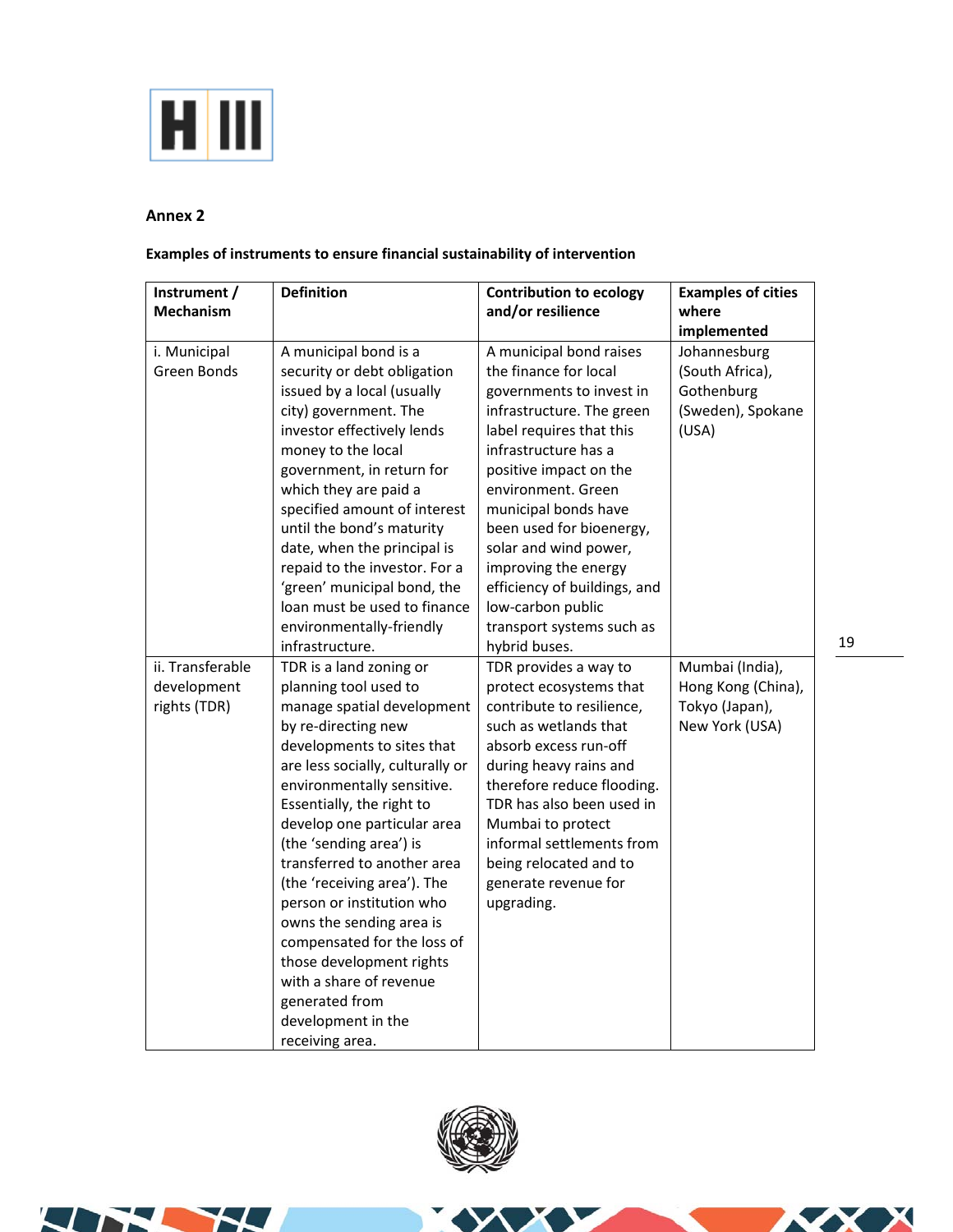

| iii. Insurance                      | Insurance is an arrangement<br>whereby an institution<br>agrees to provide<br>compensation for a specified<br>event, such as a hurricane or<br>tsunami, in return for<br>regular payments. This<br>permits cities or other actors<br>to transfer much of their risk<br>to insurers and reinsurers.                                                                                                                                                      | While households, local<br>governments, businesses<br>and other actors will still<br>bear much of the impact<br>of shocks, insurance<br>transfers many of the<br>financial costs of these<br>shocks to another party.<br>By paying for rebuilding,<br>health care and other<br>costs after an event,<br>insurance can facilitate<br>recovery.                                                                            | Insurance is<br>typically taken out<br>by individual actors<br>(households,<br>businesses, etc)<br>through<br>commercial<br>insurers, but city<br>governments can<br>support this<br>through<br>information and<br>enabling financing<br>mechanisms. |
|-------------------------------------|---------------------------------------------------------------------------------------------------------------------------------------------------------------------------------------------------------------------------------------------------------------------------------------------------------------------------------------------------------------------------------------------------------------------------------------------------------|--------------------------------------------------------------------------------------------------------------------------------------------------------------------------------------------------------------------------------------------------------------------------------------------------------------------------------------------------------------------------------------------------------------------------|------------------------------------------------------------------------------------------------------------------------------------------------------------------------------------------------------------------------------------------------------|
| iv. Contingent<br>credit facilities | Contingent credit facilities<br>allow a government body to<br>'draw down' funds in the<br>immediate aftermath of a<br>natural disaster, such as an<br>earthquake or cycle. To<br>date, this facility has usually<br>been attached to a larger<br>loan through a multilateral<br>development bank, and the<br>government can access this<br>line of credit only in the<br>event of an emergency.                                                         | Contingent credit reduces<br>the scale of reserves that a<br>government needs to have<br>available, while ensuring<br>enough liquidity to launch<br>an emergency response<br>and begin recovery in the<br>event of a shock. In other<br>words, contingent credit<br>provides a government<br>with the finance to<br>immediately respond to<br>events rather than have to<br>negotiate terms with<br>prospective lenders. | Seychelles, Fiji and<br>Peru                                                                                                                                                                                                                         |
| vi. Carbon<br>credits               | A carbon credit is a financial<br>instrument that represents<br>one tonne of carbon dioxide<br>equivalent being removed<br>from the atmosphere<br>through sequestration or<br>not being emitted through<br>choice of a low-emission<br>technology. A carbon credit<br>can be sold by the actor who<br>has avoided or removed one<br>unit of $CO2$ emissions to<br>another actor, who can<br>offset the reduction against<br>their own carbon footprint. | The resources from carbon<br>credits can be used to<br>finance mitigation projects<br>that enhance resilience,<br>such as waste-to-energy<br>infrastructure that both<br>reduces the size of<br>landfills (and therefore<br>risk of disease) and<br>generates energy that can<br>support development.                                                                                                                    | Chandigarh (India),<br>Hefei (China),                                                                                                                                                                                                                |





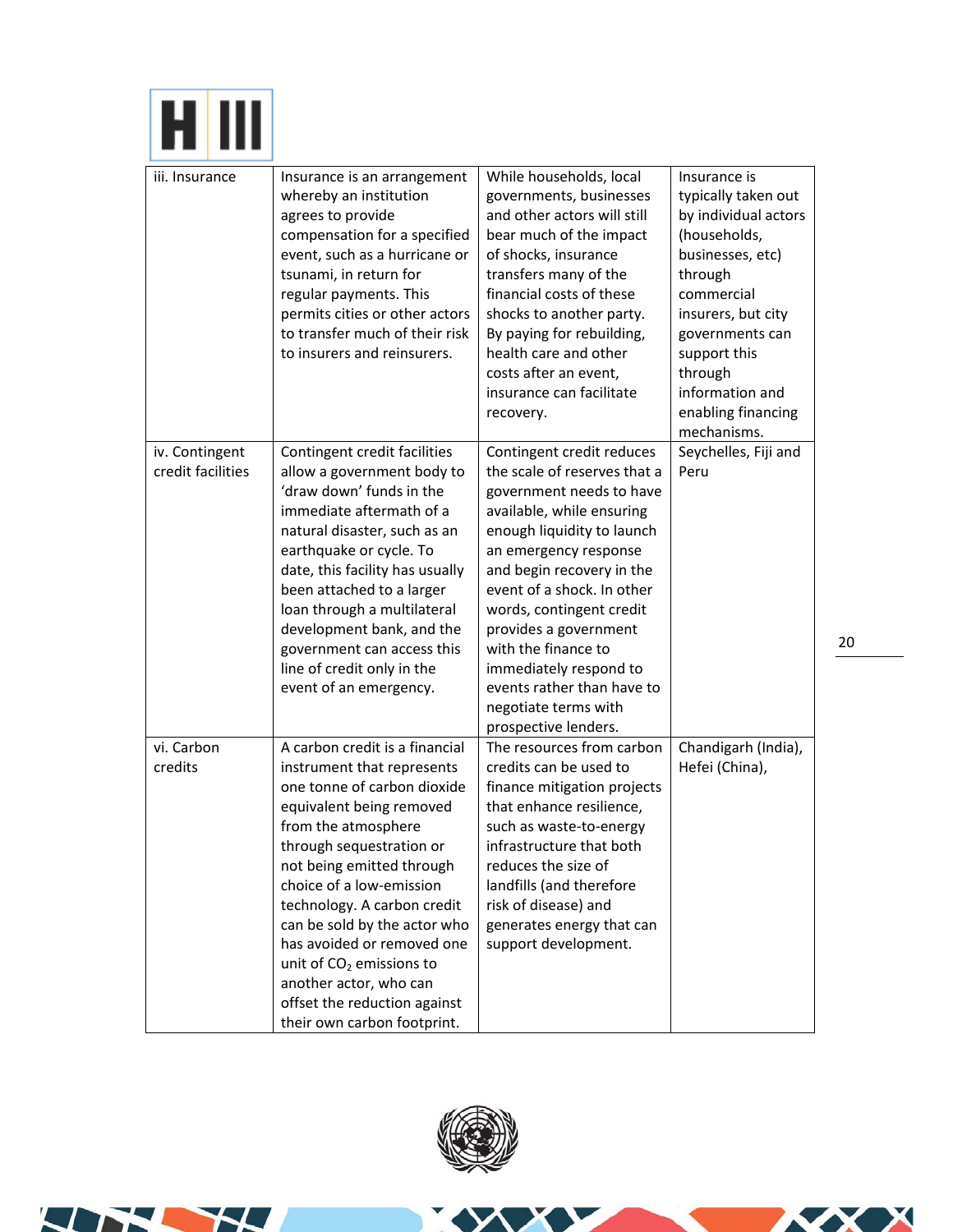| vi. 'Pay-as-you-  | 'Pay as you save' and 'pay as | 'Pay as you save' and 'pay   | 'Pay as you save' is |
|-------------------|-------------------------------|------------------------------|----------------------|
| save' and 'pay as | you go' schemes aim to        | as you go' schemes help to   | widely used in the   |
| you go' schemes   | spread the costs of           | finance the high upfront     | UK to cover the      |
|                   | infrastructure over a         | costs of new infrastructure  | costs of             |
|                   | substantial period of time. A | that can enhance             | refurbishing         |
|                   | body with large financial     | resilience. For example, it  | houses to improve    |
|                   | resources provides the        | can fund retrofitting to     | their energy         |
|                   | capital investment, and is    | improve building             | efficiency. 'Pay as  |
|                   | repaid in small instalments   | efficiency so that           | you go' is widely    |
|                   | by the user/owner.            | households are less          | used in sub-         |
|                   |                               | vulnerable to extreme        | Saharan Africa to    |
|                   |                               | temperatures and energy      | cover the costs of   |
|                   |                               | price shocks, or it can fund | solar home           |
|                   |                               | new infrastructure to        | systems.             |
|                   |                               | improve households'          |                      |
|                   |                               | access to energy and         |                      |
|                   |                               | water.                       |                      |

**ZX** 

Х



44

 $\mathbf{L}$ 

 $\overline{\phantom{a}}$